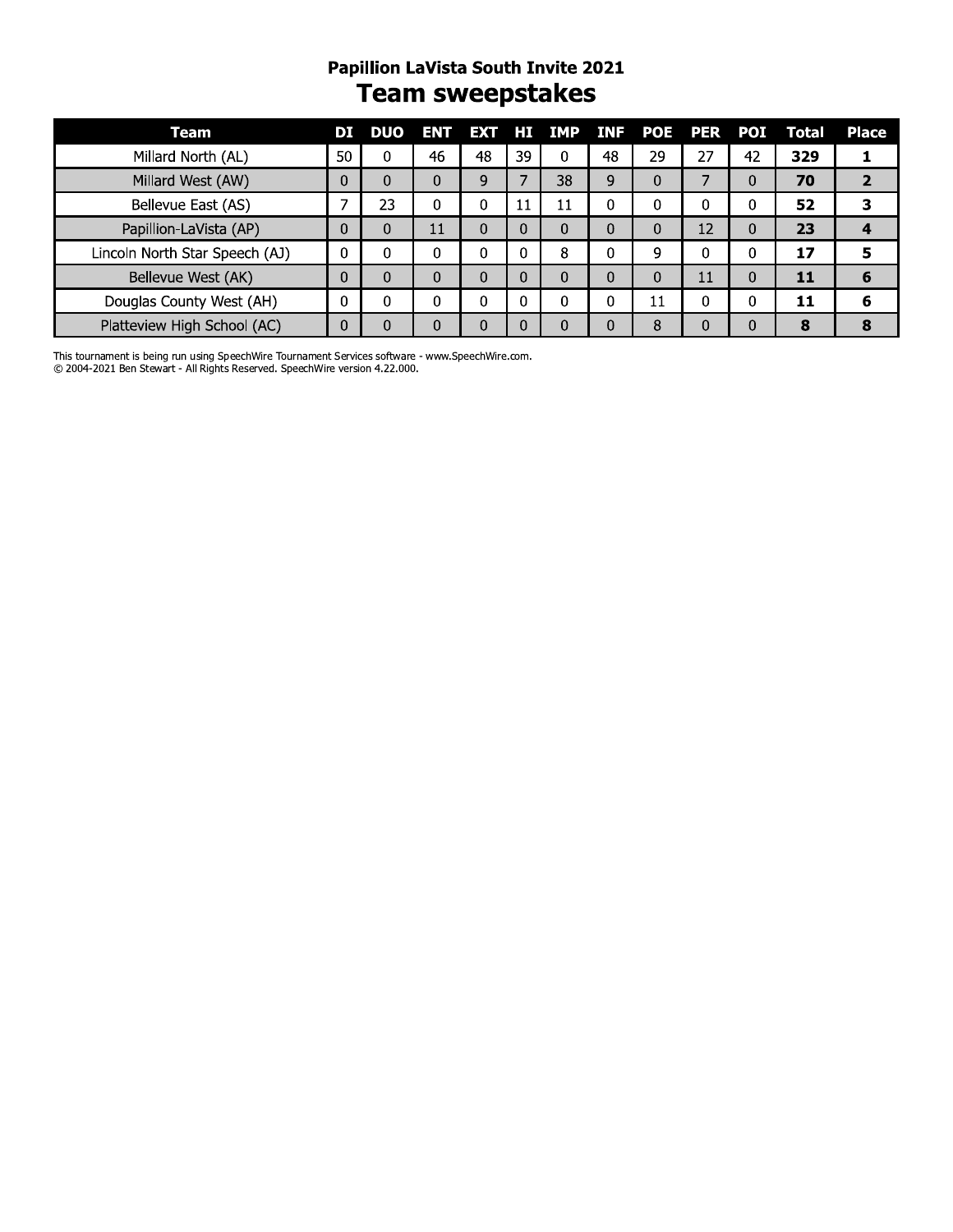## Papillion LaVista South Invite 2021<br>Dramatic Interpretation

| Code            | <b>Team</b>            | Competitor(s)              |                | <b>Prelims</b>          |                | <b>Rank</b> | Opp. Avg.   | <b>Head to</b> |               | <b>Prelim</b>           |
|-----------------|------------------------|----------------------------|----------------|-------------------------|----------------|-------------|-------------|----------------|---------------|-------------------------|
|                 |                        |                            | 1              | $\overline{\mathbf{2}}$ | 3              | total       | <b>Rank</b> | head           | <b>Recips</b> | result                  |
| AC1             | Platteview High School | <b>Atticus Heneger</b>     | 5              | 5                       | 5              | 15          | 2.638889    |                | 0.60          | 19                      |
| AC <sub>2</sub> | Platteview High School | Macy Czech                 | 6              | 5                       | 5              | 16          | 2.794872    |                | 0.57          | 21                      |
| AH1             | Douglas County West    | Sarah Perkons              | $\overline{4}$ | 5                       | 2              | 11          | 3.166667    |                | 0.95          | 14                      |
| AK1             | <b>Bellevue West</b>   | Lina Foss                  | 5              | 4                       | $\overline{4}$ | 13          | 2.846154    |                | 0.70          | 17                      |
| AK <sub>2</sub> | <b>Bellevue West</b>   | Eme Starbuck               | $\overline{4}$ | 4                       | 3              | 11          | 2.857143    |                | 0.83          | 13                      |
| AK3             | <b>Bellevue West</b>   | Lexie Dinverno             | $\overline{2}$ | 3                       | $\overline{2}$ | 7           | 3.333333    |                | 1.33          | 8                       |
| AL <sub>1</sub> | Millard North          | Sloane Dulany              | $\mathbf{1}$   | 1                       |                | 3           | 3.805556    |                | 3.00          | $\overline{2}$          |
| AL <sub>2</sub> | Millard North          | Wendy Kanmogne             | $\overline{2}$ | $\overline{2}$          |                | 5           | 3.564103    |                | 2.00          | 5                       |
| AL3             | Millard North          | Sara Micanek               | $\mathbf{1}$   | 2                       | 4              | 7           | 3.153846    |                | 1.75          | 6                       |
| AL4             | <b>Millard North</b>   | Manali Mukherjee           | $\mathbf{1}$   | $\mathbf{1}$            |                | 3           | 3.615385    |                | 3.00          | 1                       |
| AL <sub>5</sub> | Millard North          | Samuel Wang                | $\overline{2}$ | 1                       |                | 4           | 3.357143    |                | 2.50          | 3                       |
| AM1             | Westside               | Savannah Snawerdt          | $\overline{2}$ | 3                       | 5              | 10          | 3.047619    |                | 1.03          | 11                      |
| AS1             | <b>Bellevue East</b>   | Sydnee Wenninghoff         | $\mathbf{1}$   | 1                       | 2              | 4           | 3.428571    |                | 2.50          | 4                       |
| AS <sub>2</sub> | <b>Bellevue East</b>   | Lily Pepper                | 3              | $\overline{2}$          | $\overline{2}$ | 7           | 3.250000    |                | 1.33          | $\overline{\mathbf{z}}$ |
| AS3             | <b>Bellevue East</b>   | Paige Stubbe               | 3              | 3                       | 4              | 10          | 3.111111    |                | 0.92          | 12                      |
| AS4             | <b>Bellevue East</b>   | Reilyn Hein                | 5              | 4                       | 6              | 15          | 2.564103    |                | 0.62          | 18                      |
| AS5             | <b>Bellevue East</b>   | Cedar Palmer               | $\overline{4}$ | 5                       | 3              | 12          | 2.976190    |                | 0.78          | 15                      |
| AS <sub>6</sub> | <b>Bellevue East</b>   | Jupiter Mausbach           | 5              | 6                       | 5              | 16          | 2.743590    |                | 0.57          | 20                      |
| AS7             | <b>Bellevue East</b>   | Ethan Trigg                | $\overline{4}$ | 4                       | 4              | 12          | 3.055556    |                | 0.75          | 16                      |
| AS <sub>8</sub> | <b>Bellevue East</b>   | <b>Eliot Cavric-Miller</b> | 3              | $\overline{c}$          | 3              | 8           | 3.410256    |                | 1.17          | $\boldsymbol{9}$        |
| AW1             | Millard West           | Amalia Thornton            | 3              | 3                       | 3              | 9           | 3.194444    |                | 1.00          | 10                      |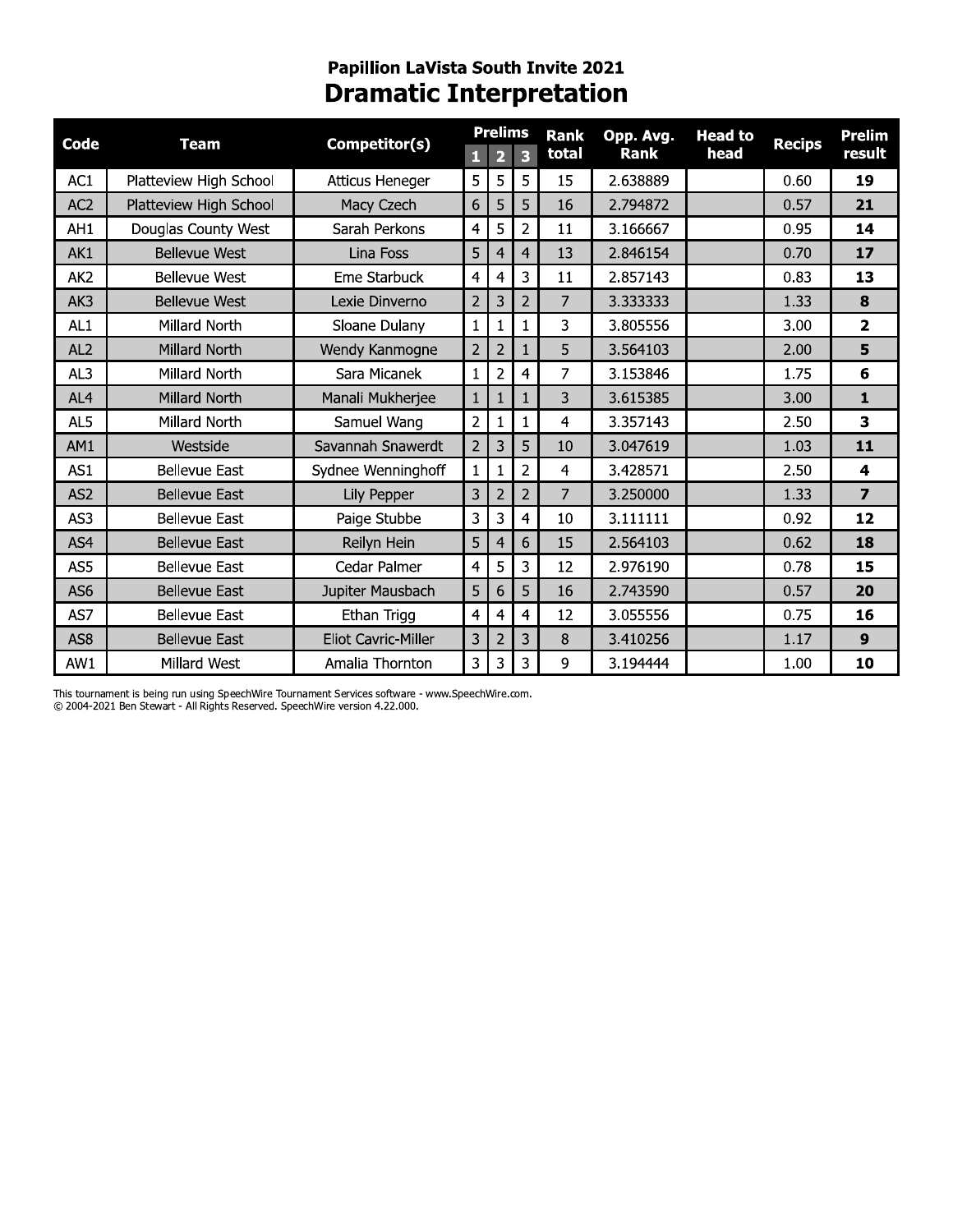#### Papillion Lavista South Invite 2021 **Duo Interpretation**

| Code | Team                 | Competitor(s)                                                                                                                                                                   |                | <b>Prelims</b>  |                | Rank  | Opp. Avg. | <b>Head to</b> | <b>Recips</b> | <b>Prelim</b>  |
|------|----------------------|---------------------------------------------------------------------------------------------------------------------------------------------------------------------------------|----------------|-----------------|----------------|-------|-----------|----------------|---------------|----------------|
|      |                      |                                                                                                                                                                                 |                | $1 \vert 2$     | $\mathbf{3}$   | total | Rank      | head           |               | result         |
| AS2  | <b>Bellevue East</b> | Lily Pepper and Nia Smyth                                                                                                                                                       |                |                 |                | 3     | 2.000000  |                | 3.00          | 1              |
| AS7  | <b>Bellevue East</b> | Moriah Liebenthal and Ethan Trigg                                                                                                                                               | 2 <sub>1</sub> | 12 <sub>1</sub> | $\overline{2}$ | 6     | 1.000000  |                | 1.50          | $\overline{2}$ |
|      |                      | This tournament is being run using SpeechWire Tournament Services software - www.SpeechWire.com.<br>© 2004-2021 Ben Stewart - All Rights Reserved. SpeechWire version 4.22.000. |                |                 |                |       |           |                |               |                |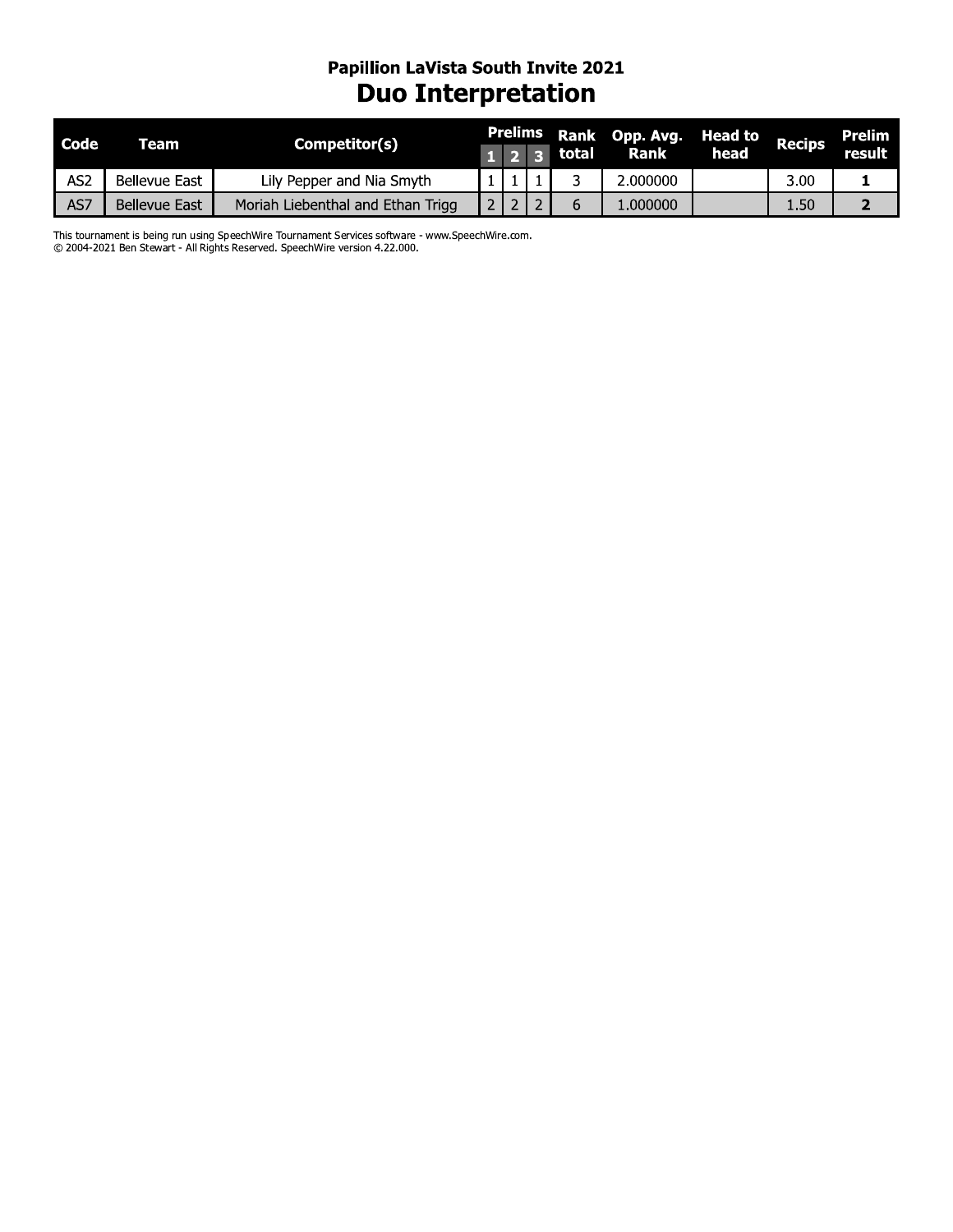#### **Papillion LaVista South Invite 2021 Entertainment**

| Code            | Team                 | Competitor(s)    |                | <b>Prelims</b> |    | Rank  | Opp. Avg.   | <b>Head to</b> | <b>Recips</b> | <b>Prelim</b> |
|-----------------|----------------------|------------------|----------------|----------------|----|-------|-------------|----------------|---------------|---------------|
|                 |                      |                  |                |                | В  | total | <b>Rank</b> | head           |               | result        |
| AK7             | <b>Bellevue West</b> | Nathan Vigneur   | 6              | 6              | 5. | 17    | 3.466667    |                | 0.53          | 12            |
| AL10            | Millard North        | Noah Christensen | 1              | T              |    | 3     | 3.600000    |                | 3.00          | 1             |
| <b>AL18</b>     | Millard North        | Katya Reason     | 1              | 2              | 2  | 5     | 4.044444    |                | 2.00          | 2             |
| <b>AL19</b>     | Millard North        | Gomati Karampudi | $\overline{2}$ | 3              | 3  | 8     | 3.755556    |                | 1.17          | 4             |
| AL20            | Millard North        | Charlie Oneal    | 3              | 4              | 4  | 11    | 3.066667    | w              | 0.83          | 6             |
| AL21            | Millard North        | Asim Adhikary    | 5              |                |    | 7     | 3.866667    |                | 2.20          | 3             |
| AP <sub>2</sub> | Papillion-LaVista    | Kate Harding     | 2              | 4              | 3  | 9     | 3.733333    |                | 1.08          | 5             |
| AP3             | Papillion-LaVista    | Liam Wachter     | 3              | 3              | 6  | 12    | 3.266667    |                | 0.83          | 9             |
| AS11            | <b>Bellevue East</b> | Lucien Watson    | 4              | 5              | 2  | 11    | 3.066667    |                | 0.95          | 7             |
| <b>AS12</b>     | <b>Bellevue East</b> | Carson Rollings  | 5              | 5              | 6  | 16    | 3.533333    |                | 0.57          | 11            |
| AW <sub>2</sub> | Millard West         | Ashley Sudeta    | 4              | 2              | 5. | 11    | 3.555556    |                | 0.95          | 8             |
| AW7             | Millard West         | Jack Doyle       | 6              | 6              | 4  | 16    | 3.044444    |                | 0.58          | 10            |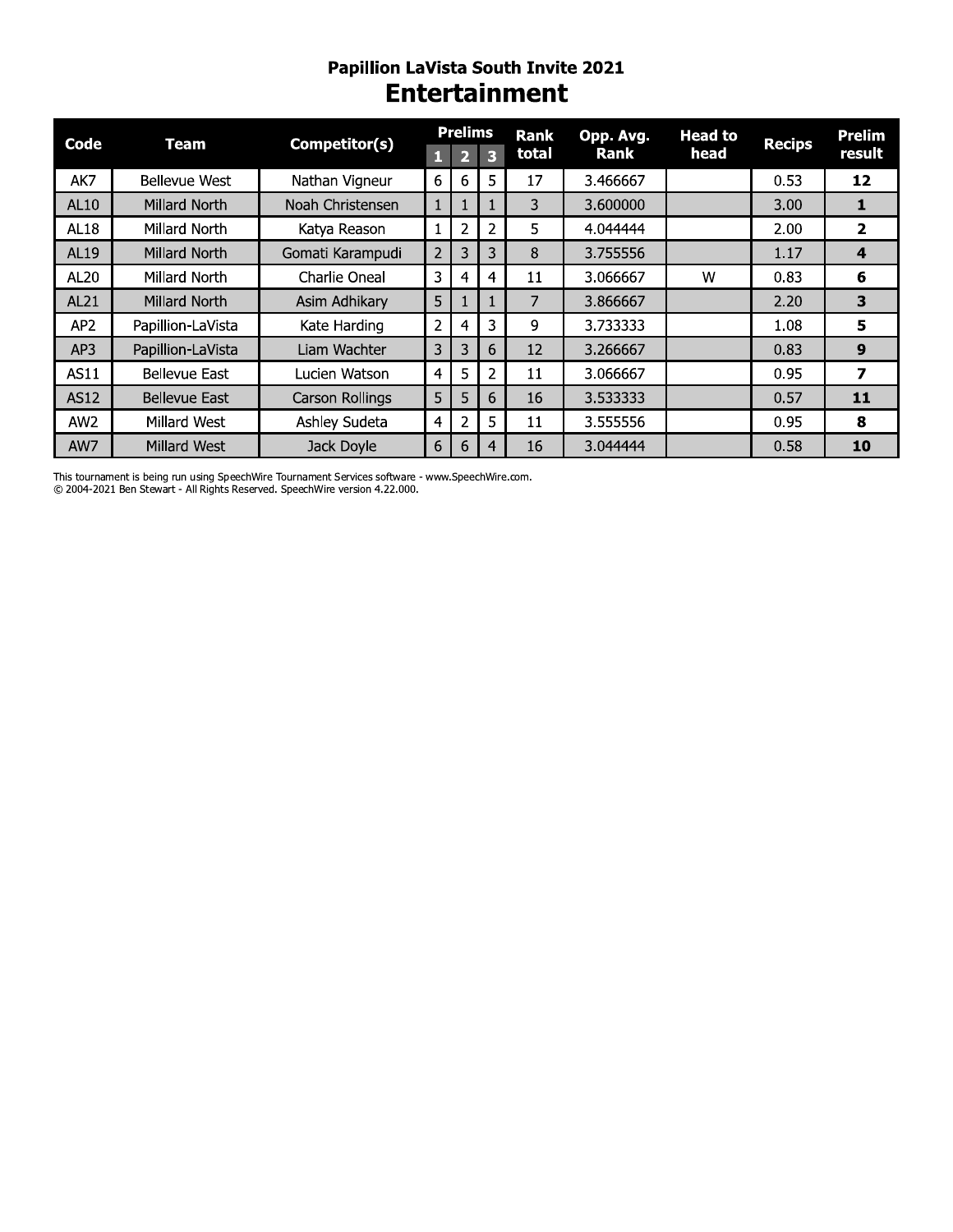#### Papillion Lavista South Invite 2021 Extemporaneous Speaking

| Code        | <b>Team</b>               | Competitor(s)    | $\mathbf{1}$   | <b>Prelims</b><br>$\overline{2}$ | 3              | <b>Rank</b><br>total | Opp. Avg.<br>Rank | <b>Head to</b><br>head | <b>Recips</b> | <b>Prelim</b><br>result |
|-------------|---------------------------|------------------|----------------|----------------------------------|----------------|----------------------|-------------------|------------------------|---------------|-------------------------|
| AJ5         | Lincoln North Star Speech | Aiman Elazouzi   | 5              | 5                                | 5              | 15                   | 2.777778          |                        | 0.60          | 10                      |
| <b>AL12</b> | <b>Millard North</b>      | Anish Amin       | $\overline{2}$ | 4                                | $\overline{3}$ | 9                    | 3.277778          |                        | 1.08          | 6                       |
| AL13        | Millard North             | Vikram Menon     | $\mathbf{1}$   | $\overline{2}$                   |                | 4                    | 3.027778          |                        | 2.50          | 1                       |
| <b>AL14</b> | <b>Millard North</b>      | Reema Guda       | 3              | 3                                | $\overline{2}$ | 8                    | 2.805556          |                        | 1.17          | 4                       |
| AL38        | Millard North             | Suhas Gudaru     | 3              | 1                                | 1              | 5                    | 3.055556          |                        | 2.33          | $\overline{2}$          |
| AL39        | <b>Millard North</b>      | Gupil Kodali     | 4 <sup>1</sup> |                                  | 3              | 8                    | 3.361111          |                        | 1.58          | 5                       |
| AL40        | Millard North             | Suvan Kallepalli | $\overline{2}$ | 5                                | 4              | 11                   | 2.666667          |                        | 0.95          | 8                       |
| AL41        | <b>Millard North</b>      | Riya Pawar       | $\overline{4}$ | $\overline{2}$                   | $\overline{4}$ | 10                   | 3.083333          |                        | 1.00          | $\overline{\mathbf{z}}$ |
| AM3         | Westside                  | Lademi Davies    | 5              | 3                                | 5              | 13                   | 2.944444          |                        | 0.73          | 9                       |
| AW4         | <b>Millard West</b>       | Noah Kammeyer    | $\mathbf{1}$   | 4                                | $\overline{2}$ | 7                    | 3.000000          |                        | 1.75          | 3                       |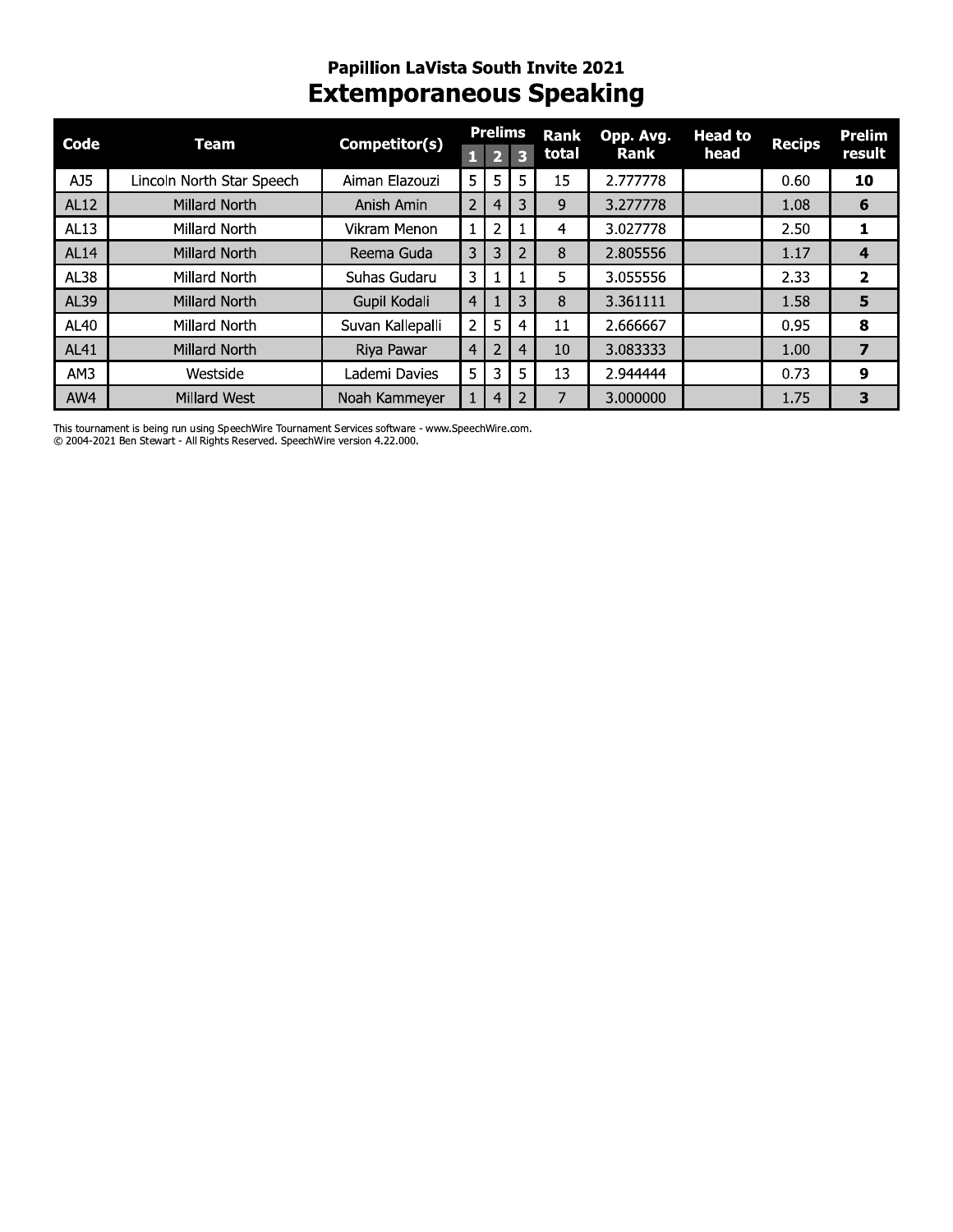#### **Papillion LaVista South Invite 2021 Humorous Interpretation**

| Code            | <b>Team</b>               | Competitor(s)        |                | <b>Prelims</b><br>D, | З              | <b>Rank</b><br>total | Opp. Avg.<br>Rank | <b>Head to</b><br>head | <b>Recips</b> | Prelim<br>result |
|-----------------|---------------------------|----------------------|----------------|----------------------|----------------|----------------------|-------------------|------------------------|---------------|------------------|
|                 |                           |                      |                |                      |                |                      |                   |                        |               |                  |
| AG4             | Bennington                | Wren Larson          | 5              | 4                    | 3              | 12                   | 2.750000          |                        | 0.78          | 8                |
| AJ3             | Lincoln North Star Speech | Kyrie Baker          | 4 <sup>1</sup> | 5                    | 4              | 13                   | 2.888889          |                        | 0.70          | 9                |
| AL1             | Millard North             | Sloane Dulany        |                |                      |                | 3                    | 3.500000          |                        | 3.00          |                  |
| <b>AL32</b>     | Millard North             | <b>Devin Neville</b> | 4 <sup>1</sup> | 4                    | 4              | 12                   | 2.750000          | W                      | 0.75          | 7                |
| AL33            | Millard North             | Adithya Vinod        | $\overline{2}$ | 2                    | 2              | 6                    | 3.472222          |                        | 1.50          | з                |
| AL34            | Millard North             | Rook Jacobsen        | $2^{\circ}$    | 3                    | $\overline{2}$ |                      | 2.944444          |                        | 1.33          | 4                |
| <b>AL35</b>     | Millard North             | Julia Clausen        |                | 2                    |                | 4                    | 3.194444          |                        | 2.50          | $\overline{2}$   |
| <b>AS11</b>     | <b>Bellevue East</b>      | Lucien Watson        | 3 <sup>1</sup> |                      | 3              |                      | 3.166667          |                        | 1.67          | 5                |
| AW <sub>6</sub> | Millard West              | Tvisha Agarwal       | 3              | 3                    | 5              | 11                   | 2.833333          |                        | 0.87          | 6                |
| AW7             | Millard West              | Jack Doyle           | 5 I            | 5                    | 5              | 15                   | 2.500000          |                        | 0.60          | 10               |

This tournament is being run using SpeechWire Tournament Services software - www.SpeechWire.com. © 2004-2021 Ben Stewart - All Rights Reserved. SpeechWire version 4.22.000.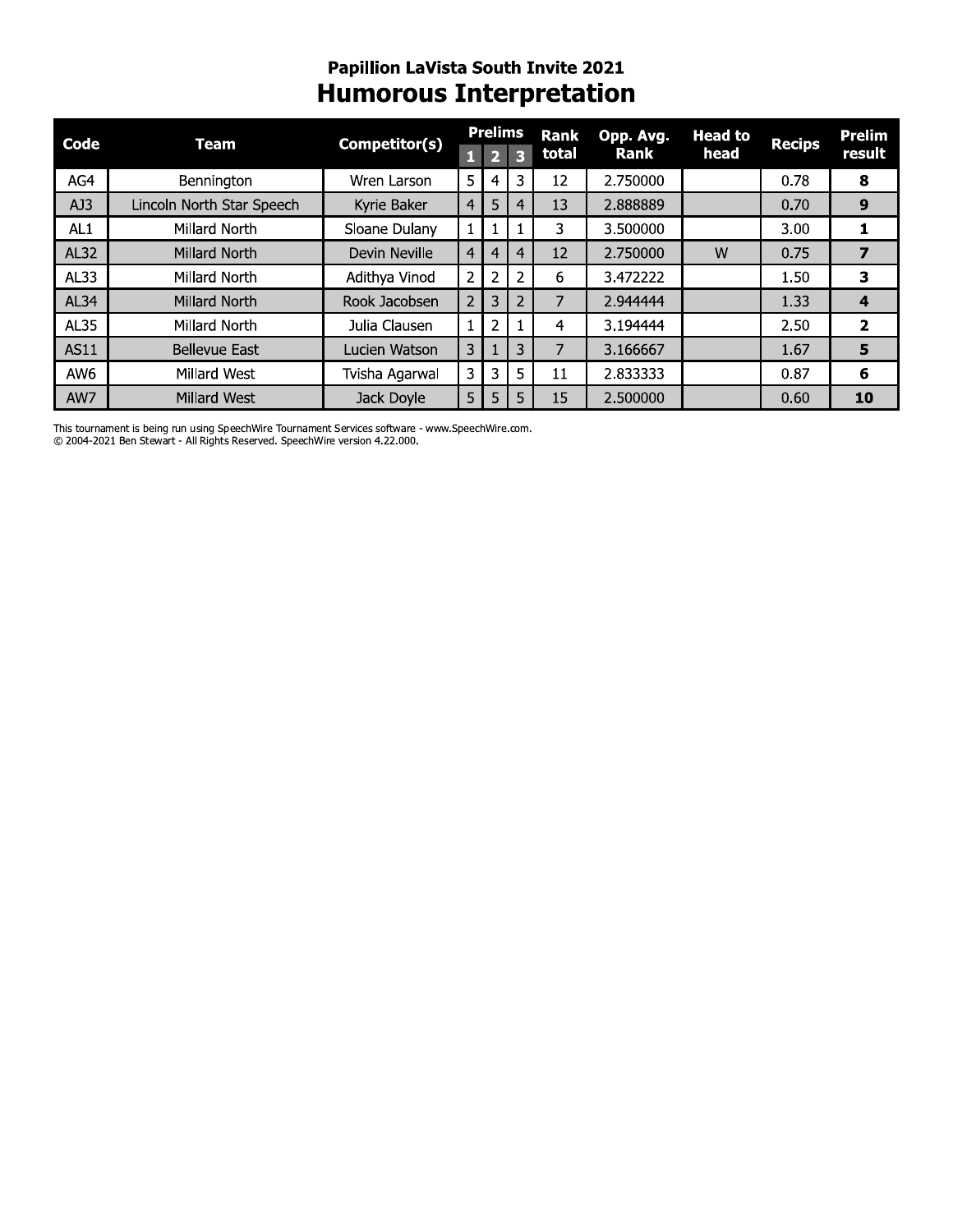## **Papillion LaVista South Invite 2021**<br>**Impromptu Speaking**

| Code            | Team                      | Competitor(s)    |                | <b>Prelims</b> |   | Rank  | Opp. Avg.   | <b>Head to</b> | <b>Recips</b> | Prelim                  |
|-----------------|---------------------------|------------------|----------------|----------------|---|-------|-------------|----------------|---------------|-------------------------|
|                 |                           |                  | П              |                | 3 | total | <b>Rank</b> | head           |               | result                  |
| AJ2             | Lincoln North Star Speech | Reem Ahmed       | 2              | $\overline{2}$ |   | 5.    | 4.078431    |                | 2.00          | $\overline{2}$          |
| AJ5             | Lincoln North Star Speech | Aiman Elazouzi   | 3              | 7              | 6 | 16    | 3.541667    |                | 0.64          | 10                      |
| AP3             | Papillion-LaVista         | Liam Wachter     | 5              | 5              | 3 | 13    | 3.604167    |                | 0.73          | 8                       |
| AS16            | Bellevue East             | Angel Lowery     | 5              | 4              | 6 | 15    | 3.607843    |                | 0.62          | 9                       |
| <b>AS17</b>     | <b>Bellevue East</b>      | Caleb Humphrey   | 6              | 6              | 5 | 17    | 3.270833    |                | 0.53          | 11                      |
| <b>AS18</b>     | <b>Bellevue East</b>      | Chloe Fisicario  | $\overline{4}$ | 2              |   | 7     | 4.104167    |                | 1.75          | 5                       |
| AS19            | <b>Bellevue East</b>      | Caleb Conley     |                |                |   |       | 3.648148    |                |               |                         |
| AS4             | <b>Bellevue East</b>      | Reilyn Hein      | 6              | 5              | 7 | 18    | 3.518519    |                | 0.51          | 13                      |
| AS6             | Bellevue East             | Jupiter Mausbach | 7              | 6              | 5 | 18    | 3.509804    |                | 0.51          | 12                      |
| AS9             | <b>Bellevue East</b>      | Kiaona Moraga    | $\overline{4}$ | 4              | 3 | 11    | 3.725490    |                | 0.83          | $\overline{\mathbf{z}}$ |
| AW <sub>2</sub> | Millard West              | Ashley Sudeta    | $\mathbf 1$    |                | 2 | 4     | 4.291667    |                | 2.50          | 1                       |
| AW4             | Millard West              | Noah Kammeyer    | 2              |                | 4 | 7     | 3.895833    |                | 1.75          | 4                       |
| AW7             | Millard West              | Jack Doyle       | 3              | 3              | 4 | 10    | 3.791667    |                | 0.92          | 6                       |
| AW8             | Millard West              | Greta John       | $\mathbf{1}$   | 3              | 2 | 6     | 4.185185    |                | 1.83          | 3                       |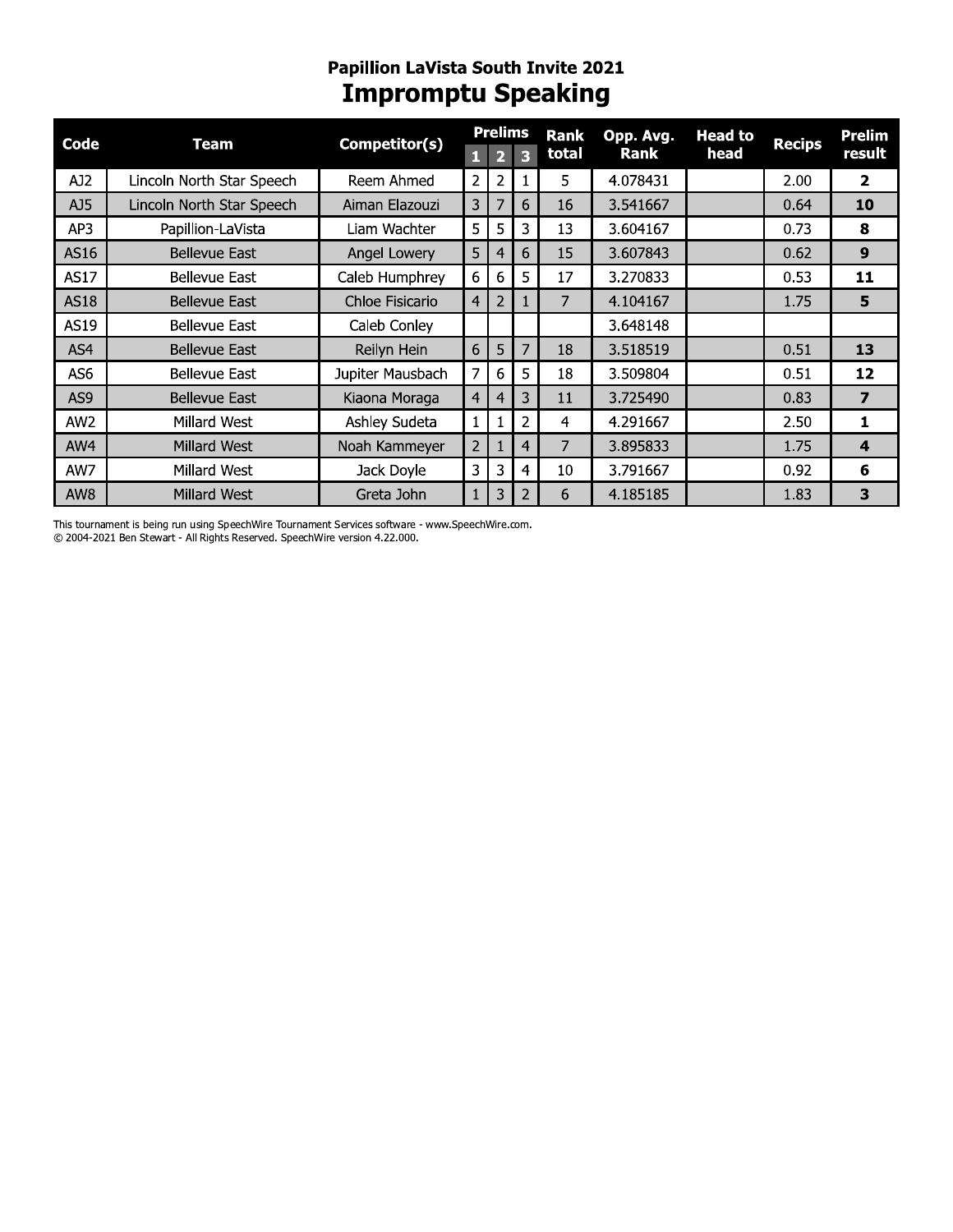## Papillion LaVista South Invite 2021<br>**Informative Speaking**

| <b>Code</b>     | <b>Team</b>          | Competitor(s)      |                | <b>Prelims</b> |                | <b>Rank</b>    | Opp. Avg.   | <b>Head to</b> | <b>Recips</b> | Prelim           |
|-----------------|----------------------|--------------------|----------------|----------------|----------------|----------------|-------------|----------------|---------------|------------------|
|                 |                      |                    | 1              | 2              | 3              | total          | <b>Rank</b> | head           |               | result           |
| AE4             | Lincoln Northeast    | Marcey Miruho      | 4              | 5              | 4              | 13             | 2.633333    |                | 0.70          | 18               |
| AG3             | Bennington           | Henry Houska       | 5              | 4              | 3              | 12             | 2.444444    |                | 0.78          | 15               |
| AH3             | Douglas County West  | Emma Toller        | 5              | $\overline{2}$ | 4              | 11             | 2.727273    |                | 0.95          | 14               |
| AK <sub>8</sub> | <b>Bellevue West</b> | Tristan Tyson      | $\overline{4}$ | 4              | 4              | 12             | 2.472222    |                | 0.75          | 16               |
| AL16            | Millard North        | Yazeed Abayazid    | 1              | $\overline{2}$ | 3              | 6              | 2.969697    |                | 1.83          | 7                |
| <b>AL17</b>     | <b>Millard North</b> | Arjun Ramesh       | $\mathbf{1}$   | 1              |                | 3              | 3.055556    |                | 3.00          | $\mathbf{1}$     |
| <b>AL22</b>     | Millard North        | Amruth Changappa   | 3              | 4              | 3              | 10             | 3.121212    |                | 0.92          | 13               |
| AL23            | Millard North        | Rohan Yalamanchili | $\mathbf{1}$   | 5              | 4              | 10             | 2.805556    |                | 1.45          | 12               |
| <b>AL25</b>     | Millard North        | Sanika Navalkar    | $\overline{2}$ | 1              | 2              | 5              | 3.424242    |                | 2.00          | 5                |
| <b>AL26</b>     | Millard North        | Arjun Anugole      | 3              | $\overline{2}$ |                | 6              | 2.916667    |                | 1.83          | 6                |
| <b>AL27</b>     | Millard North        | Tanisha Phulari    | $\overline{4}$ | 4              |                | 9              | 2.900000    |                | 1.50          | 10               |
| <b>AL28</b>     | Millard North        | Adithi Deeduvanu   | $\overline{2}$ |                |                | $\overline{4}$ | 3.166667    |                | 2.50          | $\overline{2}$   |
| AL29            | Millard North        | Pranavi Athota     | $\mathbf{1}$   | $\overline{2}$ | 2              | 5              | 3.055556    |                | 2.00          | 4                |
| <b>AL31</b>     | Millard North        | Shruti Chada       | 3              | 3              | 3              | 9              | 2.722222    |                | 1.00          | $\boldsymbol{9}$ |
| AS13            | <b>Bellevue East</b> | Olivia Ring        | 5              | 5              | 5              | 15             | 2.805556    |                | 0.60          | 19               |
| <b>AS14</b>     | <b>Bellevue East</b> | Brady Zimmerman    | $\overline{2}$ | 3              | 5              | 10             | 2.636364    |                | 1.03          | 11               |
| <b>AS15</b>     | <b>Bellevue East</b> | Jason Miller       | $\overline{4}$ | 3              | 5              | 12             | 2.787879    |                | 0.78          | 17               |
| AW3             | Millard West         | Raimee Seal        | $\overline{2}$ |                | $\overline{2}$ | 5              | 3.000000    |                | 2.00          | 3                |
| AW8             | Millard West         | Greta John         | 3              | 3              | $\overline{2}$ | 8              | 3.100000    |                | 1.17          | 8                |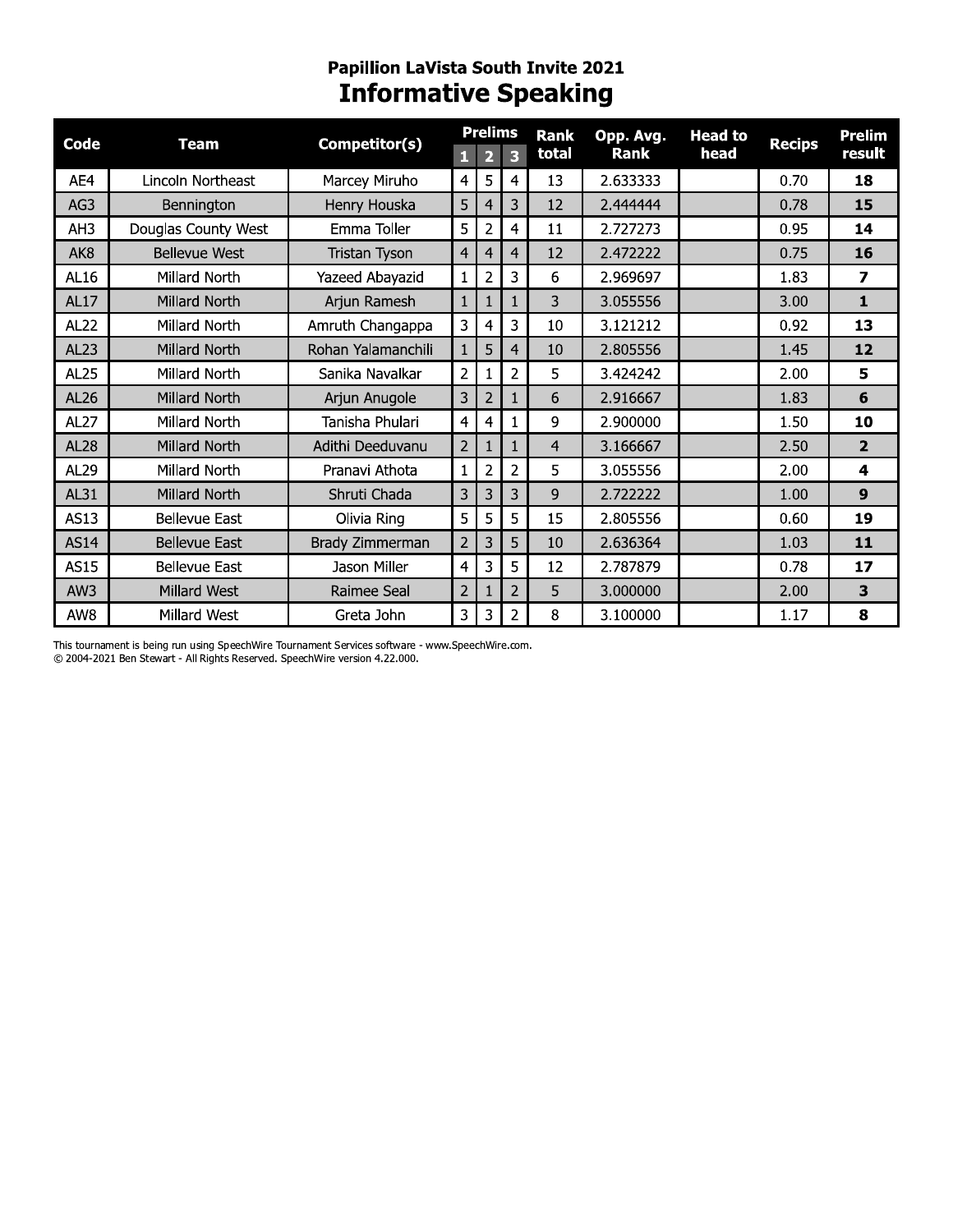#### Papillion Lavista South Invite 2021 Oral Interpretation of Poetry

|                 |                           | <b>Papillion LaVista South Invite 2021</b><br><b>Oral Interpretation of Poetry</b> |                |                |                |               |                   |                        |                   |                  |
|-----------------|---------------------------|------------------------------------------------------------------------------------|----------------|----------------|----------------|---------------|-------------------|------------------------|-------------------|------------------|
| Code            | <b>Team</b>               | Competitor(s)                                                                      |                | <b>Prelims</b> | 3              | Rank<br>total | Opp. Avg.<br>Rank | <b>Head to</b><br>head | <b>Recips</b>     | Prelim<br>result |
| AC3             | Platteview High School    | Kaitlin Musch                                                                      | 2 <sup>1</sup> | 3              | 3              | 8             | 2.900000          |                        | 1.17              | 4                |
| AG5             | Bennington                | Emma Foland                                                                        | 5 <sub>1</sub> | 5              | 2              | 12            | 2.545455          |                        | 0.90              | 9                |
| AH4             | Douglas County West       | Kylie Remm                                                                         | 3              |                |                | 6             | 3.090909          |                        | 1.83              | $\mathbf{2}$     |
| AJ4             | Lincoln North Star Speech | ReAnne Isom                                                                        | $2^{\circ}$    | 2              | 3              | 7             | 2.818182          |                        | 1.33              | 3                |
| AL <sub>2</sub> | Millard North             | Wendy Kanmogne                                                                     | $\mathbf{1}$   |                |                | 3             | 3.200000          |                        | 3.00 <sub>1</sub> | 1                |
| AL36            | Millard North             | Sofia Brummer                                                                      |                | 3              | 5              | 9             | 2.600000          |                        | 1.53              | 5                |
| AL37            | Millard North             | Anisha Patchipulusu                                                                | 4              | 4              |                | 9             | 2.833333          |                        | 1.50              | 6                |
| AW1             | Millard West              | Amalia Thornton                                                                    | $\overline{4}$ | 2              | $\overline{4}$ | 10            | 2.700000          |                        | 1.00              | $\overline{ }$   |
| AW9             | Millard West              | Emma Iberg                                                                         | 3              | 4              | 4              | 11            | 2.454545          |                        | 0.83              | 8                |

I his tournament is being run using Speechwire Tournament Services software - www.Speechwire.com. C) 2004-2021 Ben Stewart - All Rights Reserved. Speechwire version 4.22.000.

 $\mathbf{r}$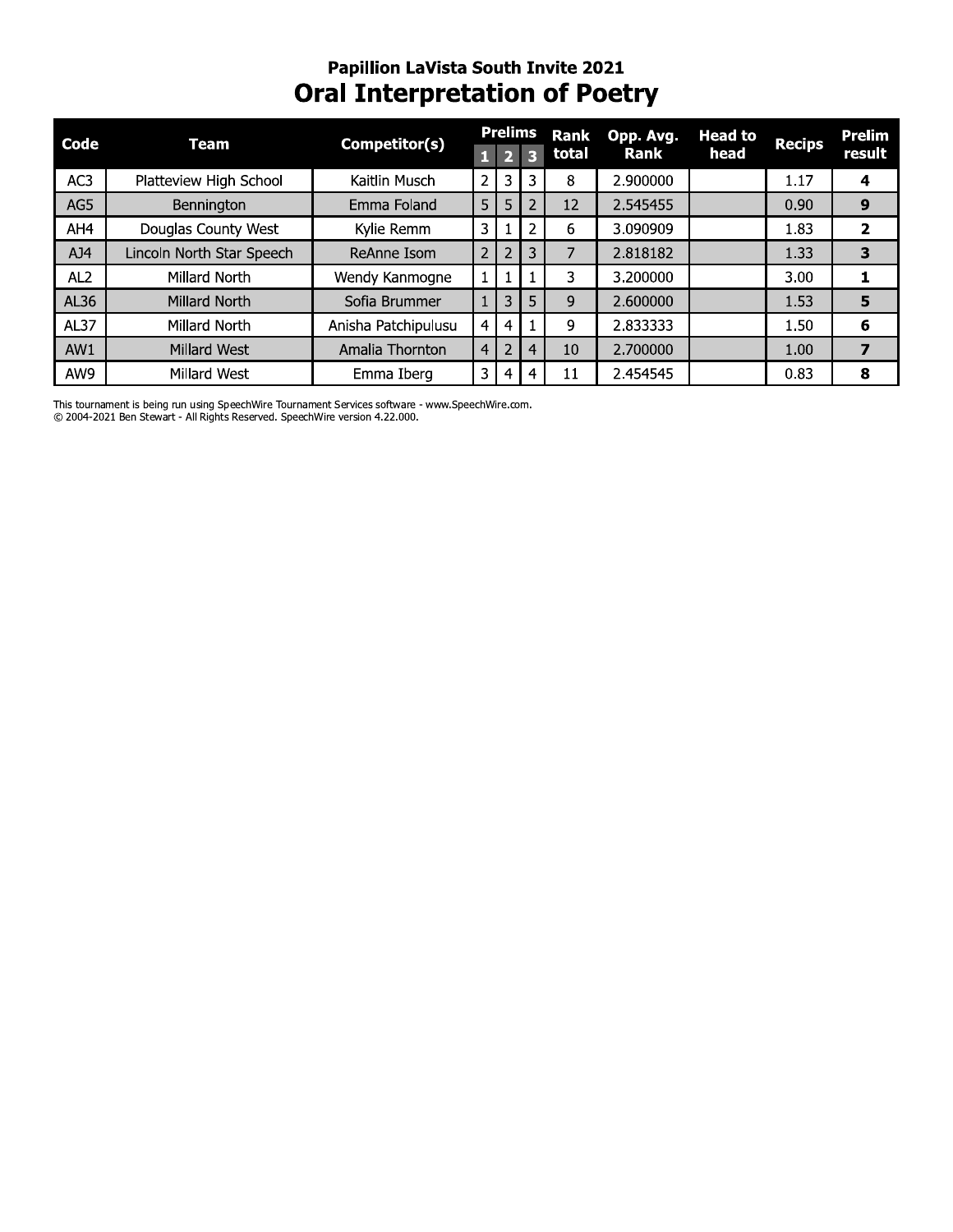#### Papillion Lavista South Invite 2021 Persuasive Speaking

| Code            | <b>Team</b>               | Competitor(s)          |                         | <b>Prelims</b>   |                | <b>Rank</b>    | Opp. Avg.   | <b>Head to</b> | <b>Recips</b> | Prelim                  |
|-----------------|---------------------------|------------------------|-------------------------|------------------|----------------|----------------|-------------|----------------|---------------|-------------------------|
|                 |                           |                        |                         | $\overline{2}$   | 3              | total          | <b>Rank</b> | head           |               | result                  |
| AE1             | Lincoln Northeast         | La'Vashna Rice Jenkins | 5                       | $\boldsymbol{6}$ | 5              | 16             | 3.177778    |                | 0.57          | 25                      |
| AE <sub>2</sub> | Lincoln Northeast         | <b>Derek Williams</b>  | $\boldsymbol{6}$        | 6                | $\overline{4}$ | 16             | 3.355556    |                | 0.58          | 26                      |
| AJ1             | Lincoln North Star Speech | Paige Steiner          | $\overline{c}$          | 3                | 3              | 8              | 3.547619    |                | 1.17          | 11                      |
| AJ2             | Lincoln North Star Speech | Reem Ahmed             | 3                       | $\mathbf{1}$     | $\overline{4}$ | 8              | 3.205128    |                | 1.58          | 9                       |
| AK <sub>2</sub> | <b>Bellevue West</b>      | Eme Starbuck           | 3                       | $\overline{2}$   | 1              | 6              | 3.615385    |                | 1.83          | 5                       |
| AK5             | <b>Bellevue West</b>      | Cari Reisz             | 5                       | $\overline{4}$   | 5              | 14             | 3.428571    |                | 0.65          | 23                      |
| AK6             | <b>Bellevue West</b>      | Daniel Garcia          | $6\phantom{.}$          | $6\phantom{1}6$  | 6              | 18             | 2.933333    |                | 0.50          | 28                      |
| AK9             | <b>Bellevue West</b>      | <b>Bri Narick</b>      | $\overline{c}$          | $\overline{2}$   | 5              | 9              | 2.769231    |                | 1.20          | 13                      |
| AL10            | Millard North             | Noah Christensen       | $\overline{2}$          | $\overline{2}$   | 5              | 9              | 3.357143    |                | 1.20          | 16                      |
| AL11            | Millard North             | Akhil Ganti            | 4                       | 1                | $\overline{4}$ | 9              | 3.261905    |                | 1.50          | 15                      |
| AL12            | Millard North             | Anish Amin             | $\overline{4}$          | 3                | 5              | 12             | 3.380952    |                | 0.78          | 20                      |
| <b>AL13</b>     | Millard North             | Vikram Menon           | $\overline{4}$          | 5                | $\overline{2}$ | 11             | 3.666667    |                | 0.95          | 19                      |
| <b>AL14</b>     | Millard North             | Reema Guda             | $\mathbf 1$             | $\mathbf{1}$     | $\mathbf{1}$   | 3              | 3.888889    |                | 3.00          | 1                       |
| <b>AL15</b>     | Millard North             | Haiven Ashton          | 3                       | $\mathbf{1}$     | $\overline{2}$ | 6              | 3.051282    |                | 1.83          | 3                       |
| AL16            | Millard North             | <b>Yazeed Abayazid</b> | 5                       | 4                | 4              | 13             | 3.025641    |                | 0.70          | 21                      |
| <b>AL17</b>     | Millard North             | Arjun Ramesh           | $\mathbf{1}$            | 5                | $\mathbf{1}$   | $\overline{7}$ | 3.404762    |                | 2.20          | $\overline{\mathbf{z}}$ |
| AL <sub>6</sub> | Millard North             | Vanshikha Sabbi        | $\overline{2}$          | $\overline{2}$   | 3              | 7              | 3.500000    |                | 1.33          | 8                       |
| AL7             | <b>Millard North</b>      | Shreenaya Sanjeevi     | $\mathsf 3$             | 5                | 3              | 11             | 3.595238    |                | 0.87          | 18                      |
| AL <sub>8</sub> | Millard North             | Keerthna Nair          | $\overline{2}$          | $\overline{4}$   | 3              | 9              | 3.102564    |                | 1.08          | 14                      |
| AL9             | Millard North             | Archanaa Srinivas      | $\mathbf{1}$            | 3                | $\overline{2}$ | 6              | 3.487179    |                | 1.83          | $\overline{\mathbf{4}}$ |
| AP1             | Papillion-LaVista         | Analise Erlbacher      | $\mathbf 1$             | $\mathbf{1}$     | 3              | 5              | 3.476190    |                | 2.33          | $\overline{2}$          |
| <b>AS20</b>     | <b>Bellevue East</b>      | Angel Hoang            | 5                       | $\overline{4}$   | 6              | 15             | 3.133333    |                | 0.62          | 24                      |
| AS21            | <b>Bellevue East</b>      | Ethan Trigg            | $\boldsymbol{6}$        | 5                | $\overline{2}$ | 13             | 3.071429    |                | 0.87          | 22                      |
| AS9             | <b>Bellevue East</b>      | Kiaona Moraga          | 5 <sub>1</sub>          | 5 <sub>1</sub>   | $6\,$          | 16             | 3.511111    |                | 0.57          | 27                      |
| AW <sub>2</sub> | Millard West              | Ashley Sudeta          | $\overline{4}$          | $\overline{2}$   | $\overline{2}$ | 8              | 3.500000    |                | 1.25          | 10                      |
| AW3             | Millard West              | Raimee Seal            | $\overline{4}$          | $\mathbf{3}$     | $\mathbf{1}$   | 8              | 3.642857    |                | 1.58          | 12                      |
| AW4             | Millard West              | Noah Kammeyer          | $\mathbf{1}$            | 4                | $\overline{a}$ | 9              | 3.571429    |                | 1.50          | 17                      |
| AW <sub>6</sub> | Millard West              | Tvisha Agarwal         | $\overline{\mathbf{3}}$ | 3                |                | 7              | 3.205128    |                | 1.67          | 6                       |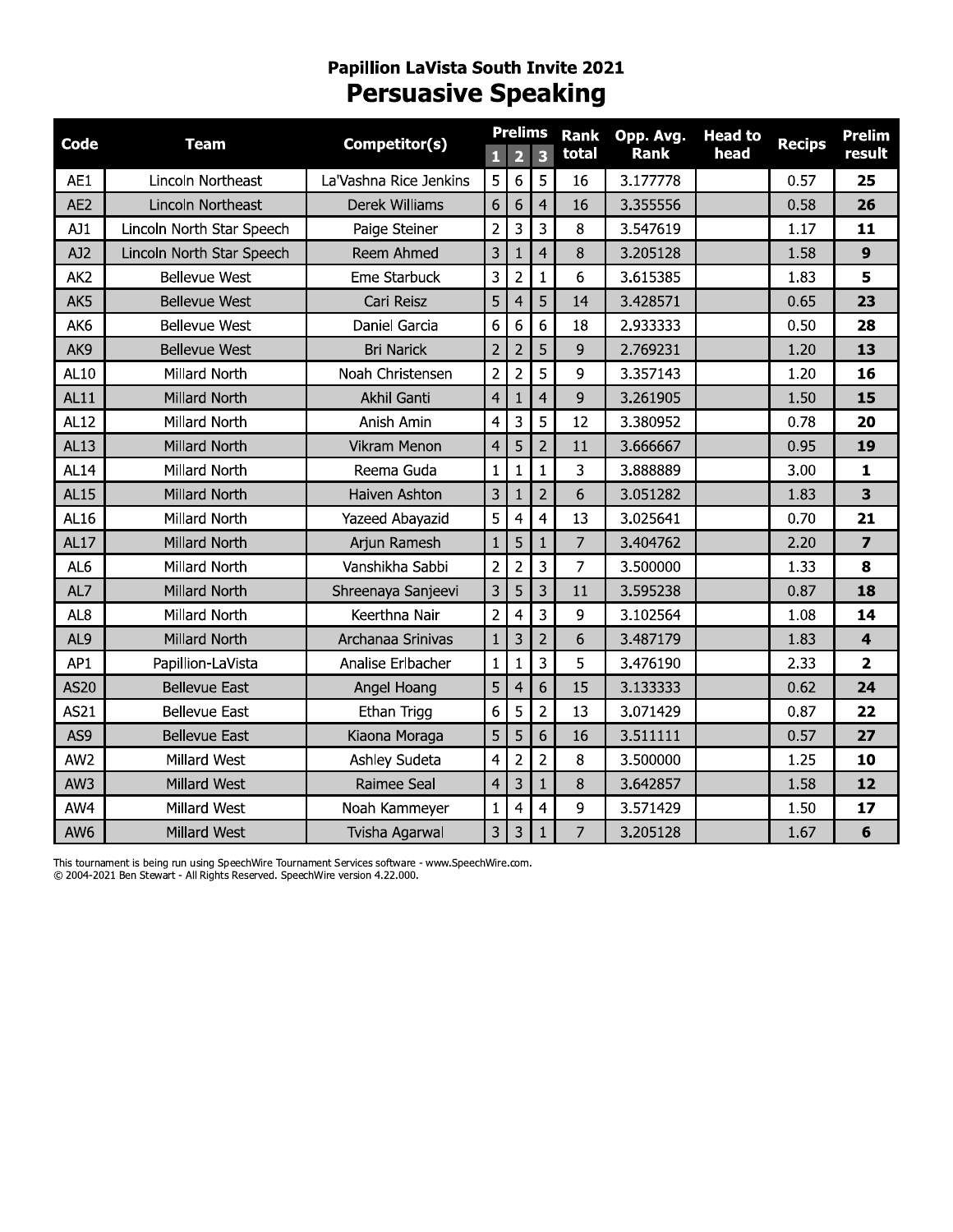## Papillion LaVista South Invite 2021<br>Program Oral Interpretation

| Code            | Team          | Competitor(s)    |   | <b>Prelims</b> |           | Rank  | Opp. Avg. | <b>Head to</b> | <b>Recips</b> | Prelim |
|-----------------|---------------|------------------|---|----------------|-----------|-------|-----------|----------------|---------------|--------|
|                 |               |                  |   |                |           | total | Rank      | head           |               | result |
| AL18            | Millard North | Katya Reason     | 4 |                |           | 10    | 2.222222  | W              | 0.92          |        |
| AL <sub>4</sub> | Millard North | Manali Mukherjee |   |                |           |       | 2.888889  |                | 2.50          |        |
| <b>AL42</b>     | Millard North | Olivia Torrez    |   | 4              | $\lambda$ | 10    | 2.222222  |                | 1.00          |        |
| <b>AL43</b>     | Millard North | Aiden Lewald     |   |                |           | b     | 2.666667  |                | 1.83          |        |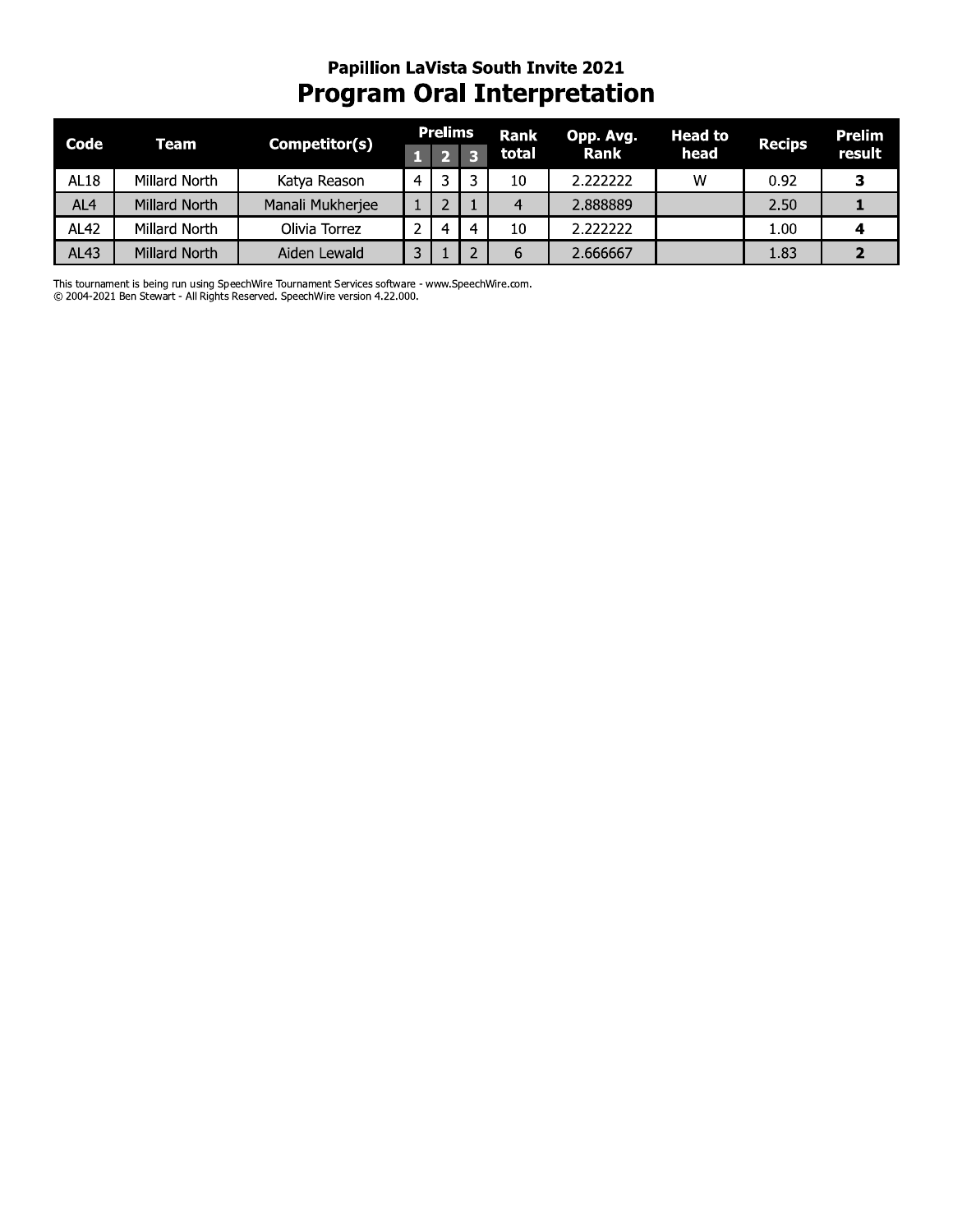# **Papillion LaVista South Invite 2021<br>Dramatic Interpretation<br>Elimination round results**

#### **Final round**

| Code            | <b>Name</b>                      | Team          |   |   | AL6 AL8 AP1 |    | Rank Judges<br>total pref. Recips |      | <b>Ranks</b>   | Prelim Opp. Avg.<br>Rank | <b>Place</b> |
|-----------------|----------------------------------|---------------|---|---|-------------|----|-----------------------------------|------|----------------|--------------------------|--------------|
| AL <sub>2</sub> | Wendy Kanmogne                   | Millard North |   |   |             | 4  |                                   | 2.50 |                | 3.564103                 |              |
| AL <sub>4</sub> | Manali Mukherjee                 | Millard North |   | 2 |             | 6  |                                   | 1.83 | 3              | 3.615385                 | 2            |
| AL5             | Samuel Wang                      | Millard North |   | 3 | 4           | 9  |                                   | 1.08 |                | 3.357143                 | З            |
| AL1             | Sloane Dulany                    | Millard North | 4 | 4 | 3           | 11 |                                   | 0.83 | 3              | 3.805556                 | 4            |
| AL3             | Sara Micanek                     | Millard North | 6 |   | 5           | 16 |                                   | 0.57 |                | 3.153846                 | 5            |
| AS <sub>1</sub> | Sydnee Wenninghoff Bellevue East |               |   | 6 | 6           | 17 |                                   | 0.53 | $\overline{4}$ | 3.428571                 | 6            |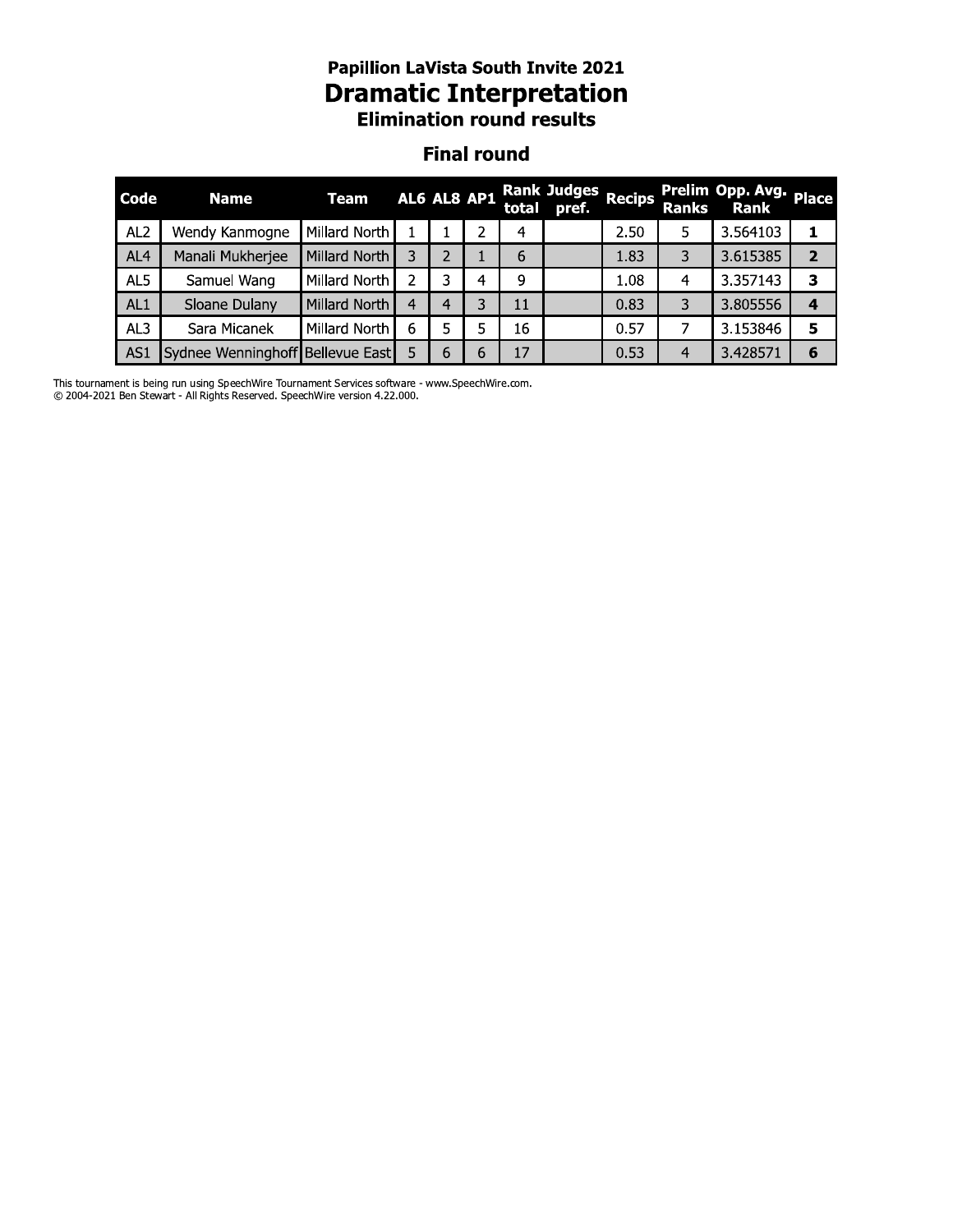### Papillion LaVista South Invite 2021 **Duo Interpretation**<br>Elimination round results

There are no elimination rounds in this grouping yet.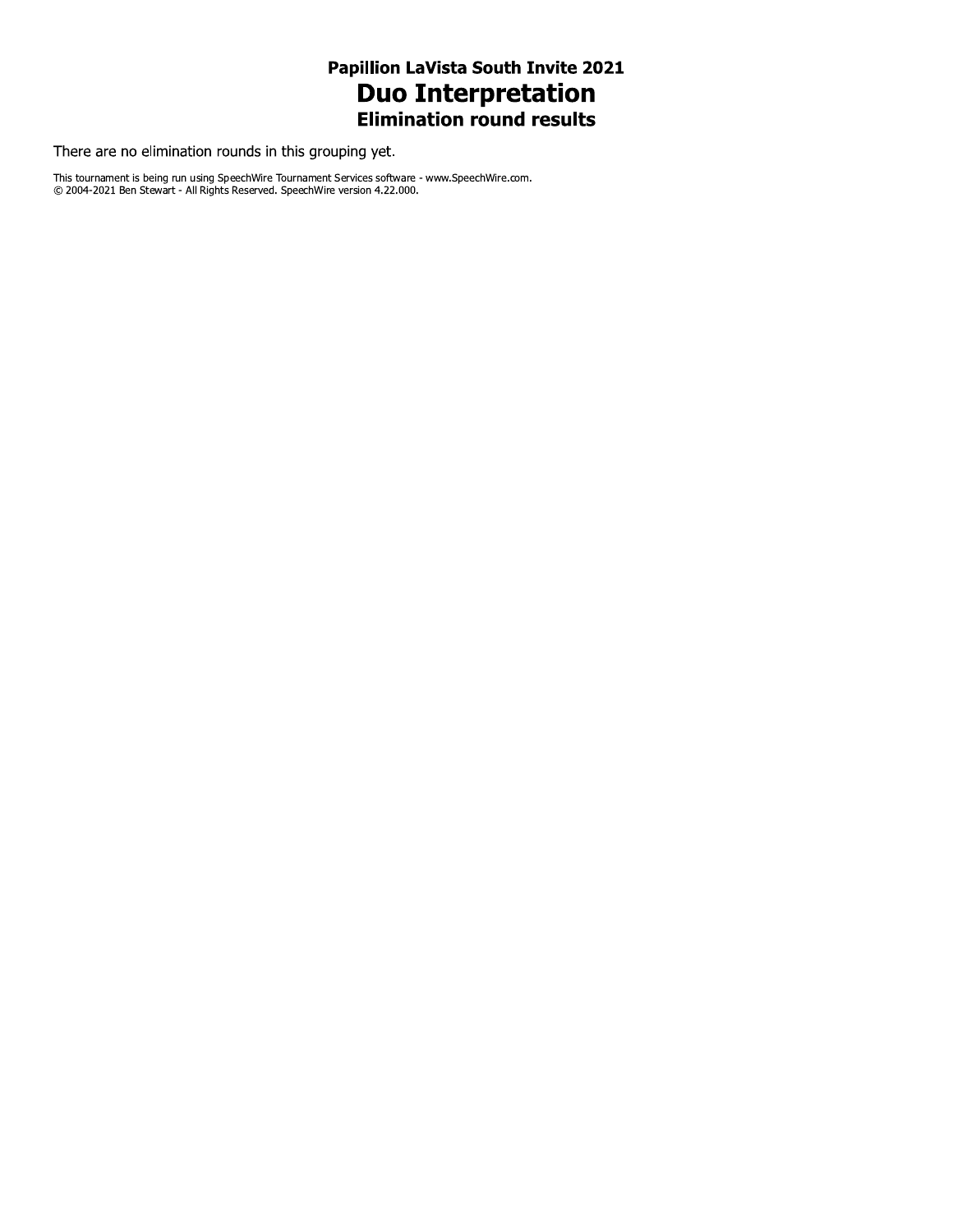#### Papillion Lavista South Invite 2021 **Entertainment Elimination round results**

#### Finai round

|             | <b>Papillion LaVista South Invite 2021</b><br><b>Entertainment</b><br><b>Elimination round results</b><br><b>Final round</b><br><b>Rank Judges</b><br>Prelim Opp. Avg. Place<br><b>Recips</b><br><b>AW3 AS2 AJ1</b><br><b>Team</b><br><b>Name</b><br><b>Ranks</b><br>total pref.<br><b>Rank</b><br>Noah Christensen<br>Millard North<br>3<br>3.600000<br>8<br>1.58<br>3<br>1<br>4<br>AP <sub>2</sub><br>Kate Harding<br>Papillion-LaVista<br>2<br>9<br>3.733333<br>$\overline{2}$<br>2<br>5<br>2<br>1.20<br>9<br>Millard North<br>3<br>Charlie Oneal<br>1.08<br>3<br>3<br>2<br>9<br>11<br>3.066667<br>4<br>3<br>10<br>5<br>Millard North<br>6<br>1.50<br>4.044444<br>Katya Reason<br>4 |               |   |    |   |    |  |      |   |          |   |  |  |
|-------------|----------------------------------------------------------------------------------------------------------------------------------------------------------------------------------------------------------------------------------------------------------------------------------------------------------------------------------------------------------------------------------------------------------------------------------------------------------------------------------------------------------------------------------------------------------------------------------------------------------------------------------------------------------------------------------------|---------------|---|----|---|----|--|------|---|----------|---|--|--|
| Code        |                                                                                                                                                                                                                                                                                                                                                                                                                                                                                                                                                                                                                                                                                        |               |   |    |   |    |  |      |   |          |   |  |  |
| AL10        |                                                                                                                                                                                                                                                                                                                                                                                                                                                                                                                                                                                                                                                                                        |               |   |    |   |    |  |      |   |          |   |  |  |
|             |                                                                                                                                                                                                                                                                                                                                                                                                                                                                                                                                                                                                                                                                                        |               |   |    |   |    |  |      |   |          |   |  |  |
| <b>AL20</b> |                                                                                                                                                                                                                                                                                                                                                                                                                                                                                                                                                                                                                                                                                        |               |   |    |   |    |  |      |   |          |   |  |  |
| <b>AL18</b> |                                                                                                                                                                                                                                                                                                                                                                                                                                                                                                                                                                                                                                                                                        |               |   |    |   |    |  |      |   |          |   |  |  |
| <b>AL19</b> | Gomati Karampudi                                                                                                                                                                                                                                                                                                                                                                                                                                                                                                                                                                                                                                                                       | Millard North | 5 | 5. |   | 11 |  | 1.40 | 8 | 3.755556 | 5 |  |  |
| AL21        | Asim Adhikary                                                                                                                                                                                                                                                                                                                                                                                                                                                                                                                                                                                                                                                                          | Millard North | 6 | 6  | 4 | 16 |  | 0.58 | 7 | 3.866667 | 6 |  |  |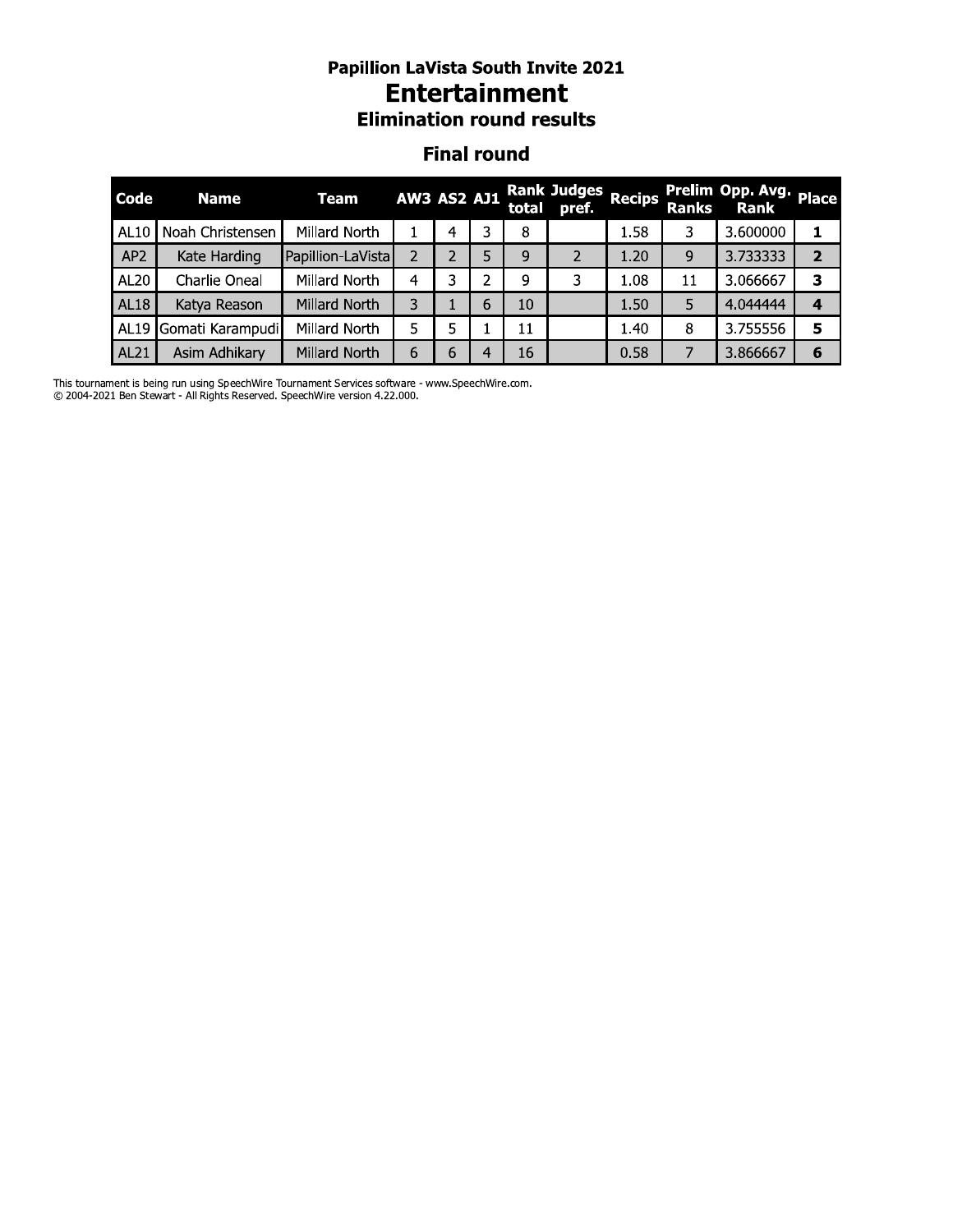#### Papillion Lavista South Invite 2021 Extemporaneous Speaking **Elimination round results**

#### Finai round

|                    | Papillion Lavista South Invite 2021<br><b>Extemporaneous Speaking</b><br><b>Elimination round results</b> |               |                |               |                |       |                             |        |              |                                 |                |  |  |
|--------------------|-----------------------------------------------------------------------------------------------------------|---------------|----------------|---------------|----------------|-------|-----------------------------|--------|--------------|---------------------------------|----------------|--|--|
| <b>Final round</b> |                                                                                                           |               |                |               |                |       |                             |        |              |                                 |                |  |  |
| Code               | <b>Name</b>                                                                                               | <b>Team</b>   |                | XX5 AW1 AL5   |                | total | <b>Rank Judges</b><br>pref. | Recips | <b>Ranks</b> | Prelim Opp. Avg.<br><b>Rank</b> | <b>Place</b>   |  |  |
| <b>AL13</b>        | Vikram Menon                                                                                              | Millard North |                | 3             |                | 5     |                             | 2.33   | 4            | 3.027778                        | 1              |  |  |
| <b>AL14</b>        | Reema Guda                                                                                                | Millard North | $\overline{4}$ | $\mathcal{P}$ | $\overline{2}$ | 8     |                             | 1.25   | 8            | 2.805556                        | $\overline{2}$ |  |  |
| <b>AL12</b>        | Anish Amin                                                                                                | Millard North | 2              | 5             | 3              | 10    |                             | 1.03   | 9            | 3.277778                        | 3              |  |  |
| AW4                | Noah Kammeyer                                                                                             | Millard West  | 3              | 4             | 5              | 12    | $\overline{4}$              | 0.78   | 7            | 3.000000                        | $\overline{4}$ |  |  |
| <b>AL38</b>        | Suhas Gudaru                                                                                              | Millard North | 5              |               | 6              | 12    | 5                           | 1.37   | 5            | 3.055556                        | 5              |  |  |
| AL39               | Gupil Kodali                                                                                              | Millard North | 6              | 6             | 4              | 16    |                             | 0.58   | 8            | 3.361111                        | 6              |  |  |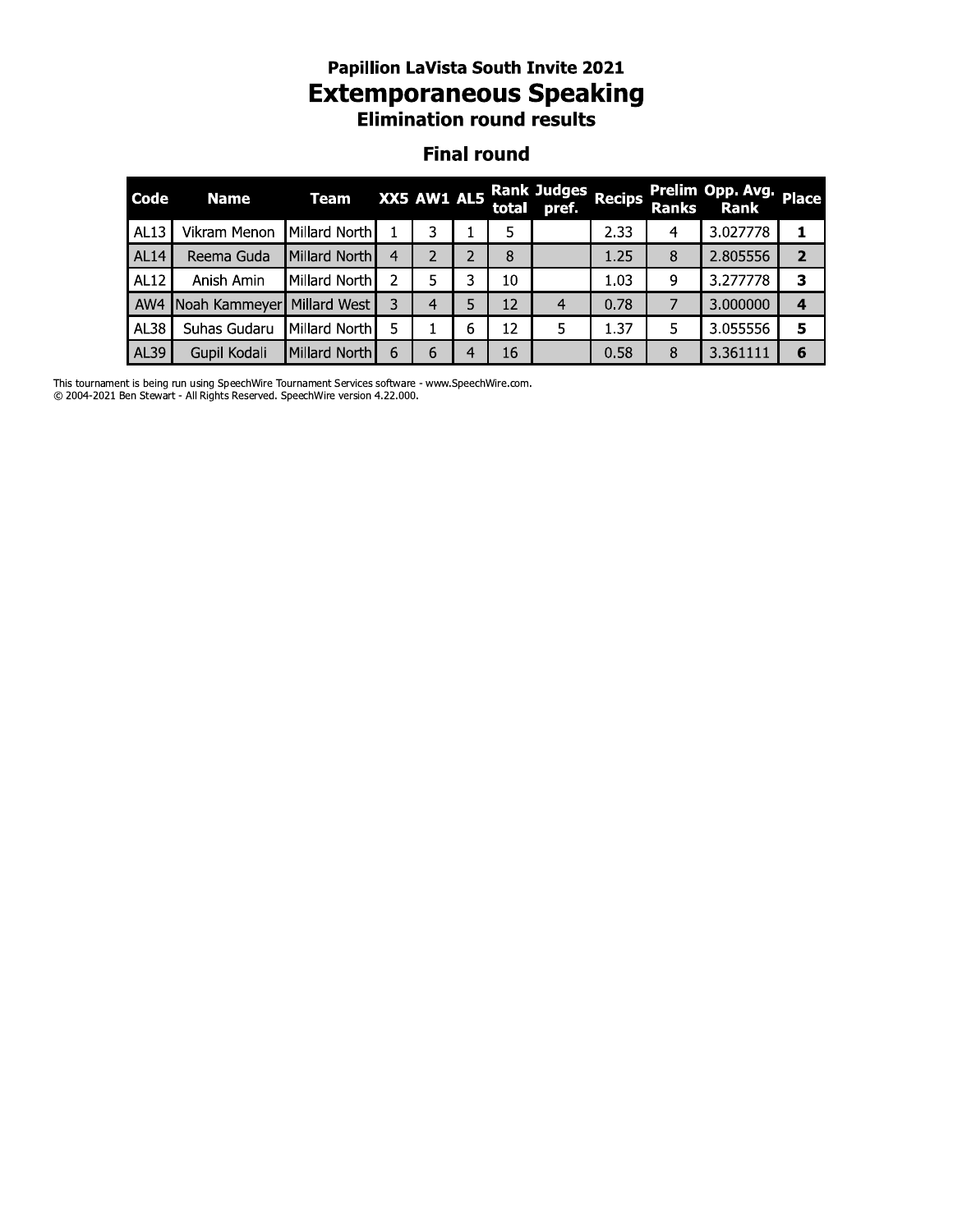#### Papillion Lavista South Invite 2021 Humorous Interpretation **Elimination round results**

#### Finai round

|                 | <b>Papillion LaVista South Invite 2021</b><br><b>Humorous Interpretation</b><br><b>Elimination round results</b><br><b>Final round</b><br><b>Rank Judges</b><br>Prelim Opp. Avg.<br><b>Recips</b><br><b>Place</b><br>AK2 AL3 XX7<br><b>Team</b><br><b>Name</b><br>total pref.<br><b>Ranks</b><br><b>Rank</b><br>Millard North<br>3.472222<br>Adithya Vinod<br>2<br>3<br>6<br>1.83<br>6<br>1<br>Lucien Watson Bellevue East<br>3.166667<br>$\overline{2}$<br>5<br>2<br>8<br>1.70<br>$\overline{7}$<br>3<br>5<br>Julia Clausen<br>1.53<br>3.194444<br>з<br>Millard North<br>9<br>3<br>4<br>Rook Jacobsen   Millard North<br>$\overline{2}$<br>3<br>4<br>$\overline{4}$<br>1.08<br>$\overline{7}$<br>2.944444<br>9<br>$\overline{4}$ |               |   |   |   |    |  |      |    |          |   |
|-----------------|-----------------------------------------------------------------------------------------------------------------------------------------------------------------------------------------------------------------------------------------------------------------------------------------------------------------------------------------------------------------------------------------------------------------------------------------------------------------------------------------------------------------------------------------------------------------------------------------------------------------------------------------------------------------------------------------------------------------------------------|---------------|---|---|---|----|--|------|----|----------|---|
| Code            |                                                                                                                                                                                                                                                                                                                                                                                                                                                                                                                                                                                                                                                                                                                                   |               |   |   |   |    |  |      |    |          |   |
| AL33            |                                                                                                                                                                                                                                                                                                                                                                                                                                                                                                                                                                                                                                                                                                                                   |               |   |   |   |    |  |      |    |          |   |
| AS11            |                                                                                                                                                                                                                                                                                                                                                                                                                                                                                                                                                                                                                                                                                                                                   |               |   |   |   |    |  |      |    |          |   |
| <b>AL35</b>     |                                                                                                                                                                                                                                                                                                                                                                                                                                                                                                                                                                                                                                                                                                                                   |               |   |   |   |    |  |      |    |          |   |
| <b>AL34</b>     |                                                                                                                                                                                                                                                                                                                                                                                                                                                                                                                                                                                                                                                                                                                                   |               |   |   |   |    |  |      |    |          |   |
| AL <sub>1</sub> | Sloane Dulany                                                                                                                                                                                                                                                                                                                                                                                                                                                                                                                                                                                                                                                                                                                     | Millard North | 5 | 4 | 4 | 13 |  | 0.70 | 3  | 3.500000 | 5 |
| AW <sub>6</sub> | Tvisha Agarwal   Millard West                                                                                                                                                                                                                                                                                                                                                                                                                                                                                                                                                                                                                                                                                                     |               | 6 | 6 | 6 | 18 |  | 0.50 | 11 | 2.833333 | 6 |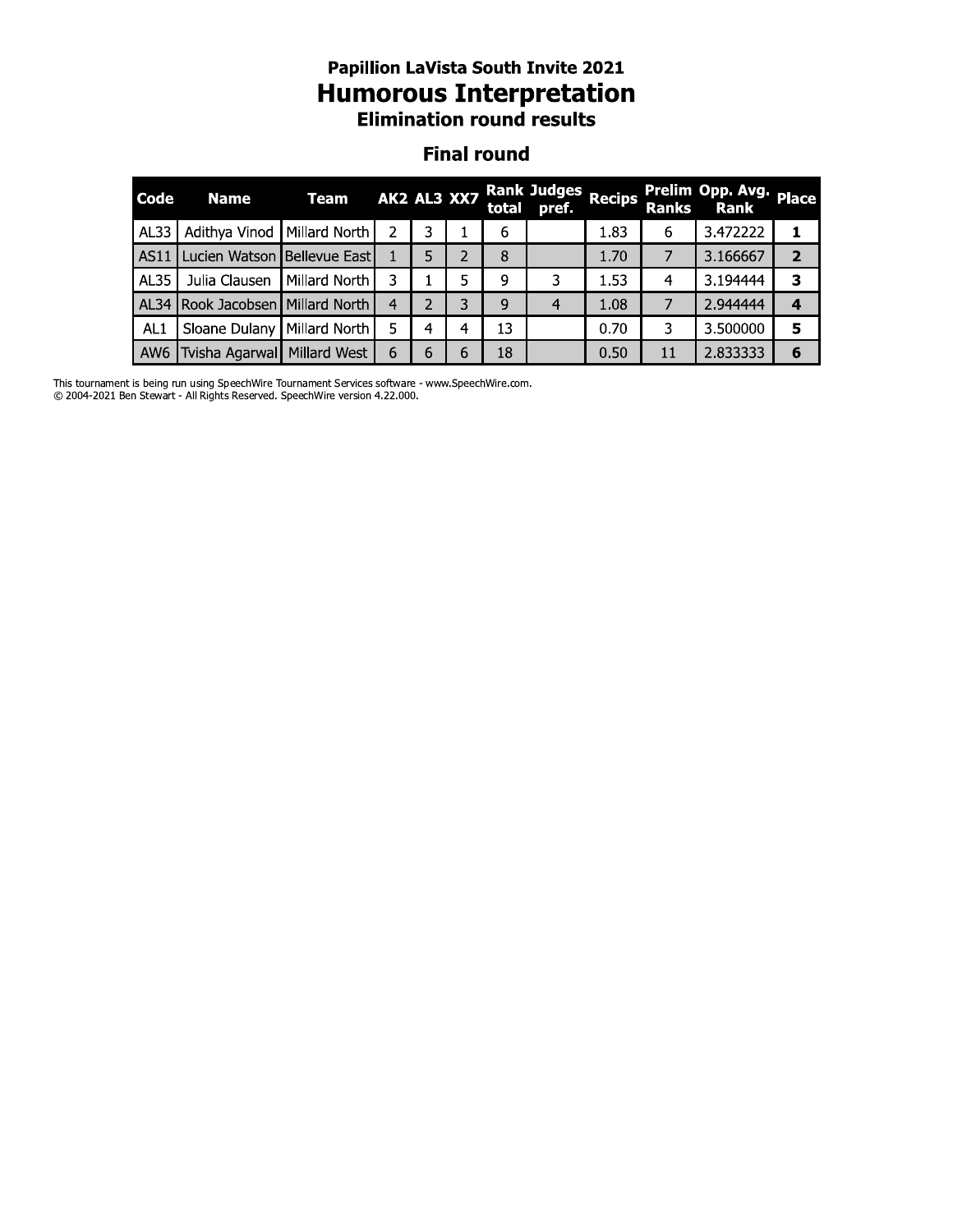#### Papillion Lavista South Invite 2021 **Impromptu Speaking Elimination round results**

#### Finai round

|                 |                 | <b>Papillion LaVista South Invite 2021</b><br><b>Impromptu Speaking</b><br><b>Elimination round results</b> |   |                     |   |    |                                   |               |              |                                |                |
|-----------------|-----------------|-------------------------------------------------------------------------------------------------------------|---|---------------------|---|----|-----------------------------------|---------------|--------------|--------------------------------|----------------|
|                 |                 |                                                                                                             |   | <b>Final round</b>  |   |    |                                   |               |              |                                |                |
| <b>Code</b>     | <b>Name</b>     | Team                                                                                                        |   | <b>XX6 AL10 AL4</b> |   |    | <b>Rank Judges</b><br>total pref. | <b>Recips</b> | <b>Ranks</b> | Prelim Opp. Avg. Place<br>Rank |                |
| AW <sub>2</sub> | Ashley Sudeta   | Millard West                                                                                                |   |                     |   | 5  |                                   | 2.00          | 4            | 4.291667                       | ı              |
| <b>AS18</b>     | Chloe Fisicario | <b>Bellevue East</b>                                                                                        | 4 | $\overline{4}$      |   | 9  |                                   | 1.50          | 7            | 4.104167                       | $\overline{2}$ |
| AW8             | Greta John      | Millard West                                                                                                | 6 |                     | 4 | 11 | 3                                 | 1.42          | 6            | 4.185185                       | 3              |
| AW4             | Noah Kammeyer   | Millard West                                                                                                | 3 | 3                   | 5 | 11 | 4                                 | 0.87          | 7            | 3.895833                       | 4              |
| AJ2             | Reem Ahmed      | Lincoln North Star Speech                                                                                   | 5 | 5                   | 3 | 13 |                                   | 0.73          | 5.           | 4.078431                       | 5              |
| AW7             | Jack Doyle      | Millard West                                                                                                | 2 | 6                   | 6 | 14 |                                   | 0.83          | 10           | 3.791667                       | 6              |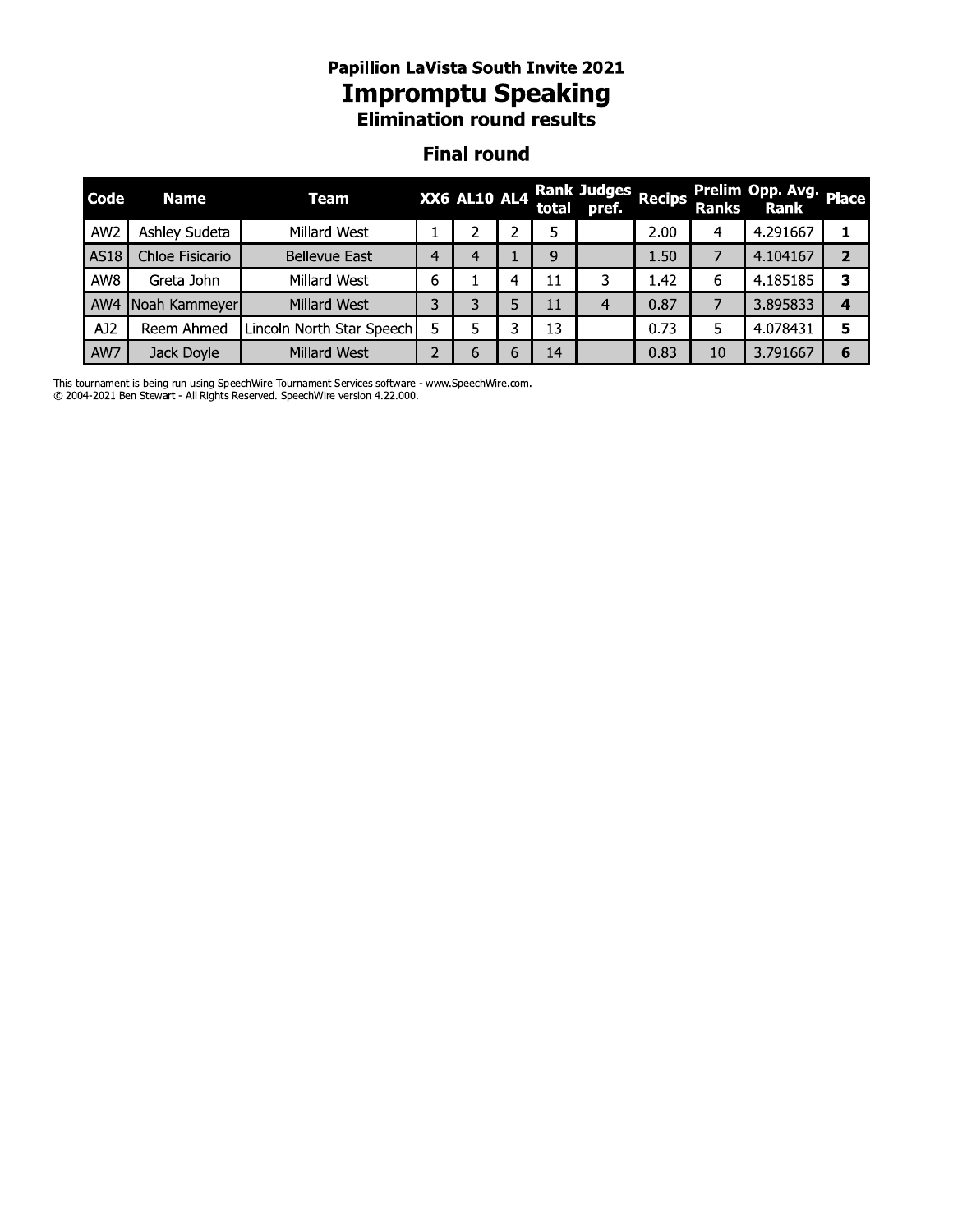# **Papillion LaVista South Invite 2021<br>Informative Speaking<br>Elimination round results**

#### **Final round**

| Code             | <b>Name</b>                    | Team          | AP2 XX4 AC1 |   |   |    | Rank Judges<br>total pref. Recips |      | <b>Ranks</b> | Prelim Opp. Avg. Place<br>Rank |   |
|------------------|--------------------------------|---------------|-------------|---|---|----|-----------------------------------|------|--------------|--------------------------------|---|
| AL29             | Pranavi Athota                 | Millard North |             |   |   | 3  |                                   | 3.00 | 5            | 3.055556                       |   |
| <b>AL17</b>      | Arjun Ramesh                   | Millard North |             |   |   | 6  |                                   | 1.50 | 3            | 3.055556                       | 2 |
| AL28             | Adithi Deeduvanu Millard North |               |             | 3 |   | 11 |                                   | 0.87 | 4            | 3.166667                       | 3 |
| AW3              | Raimee Seal                    | Millard West  |             |   | 4 | 13 |                                   | 0.70 | 5            | 3.000000                       | 4 |
| AL26             | Arjun Anugole                  | Millard North | 4           | 5 | 6 | 15 | 5                                 | 0.62 | 6            | 2.916667                       | 5 |
| AL <sub>25</sub> | Sanika Navalkar                | Millard North | 6           | 6 |   | 15 | 6                                 | 0.67 | 5            | 3.424242                       | 6 |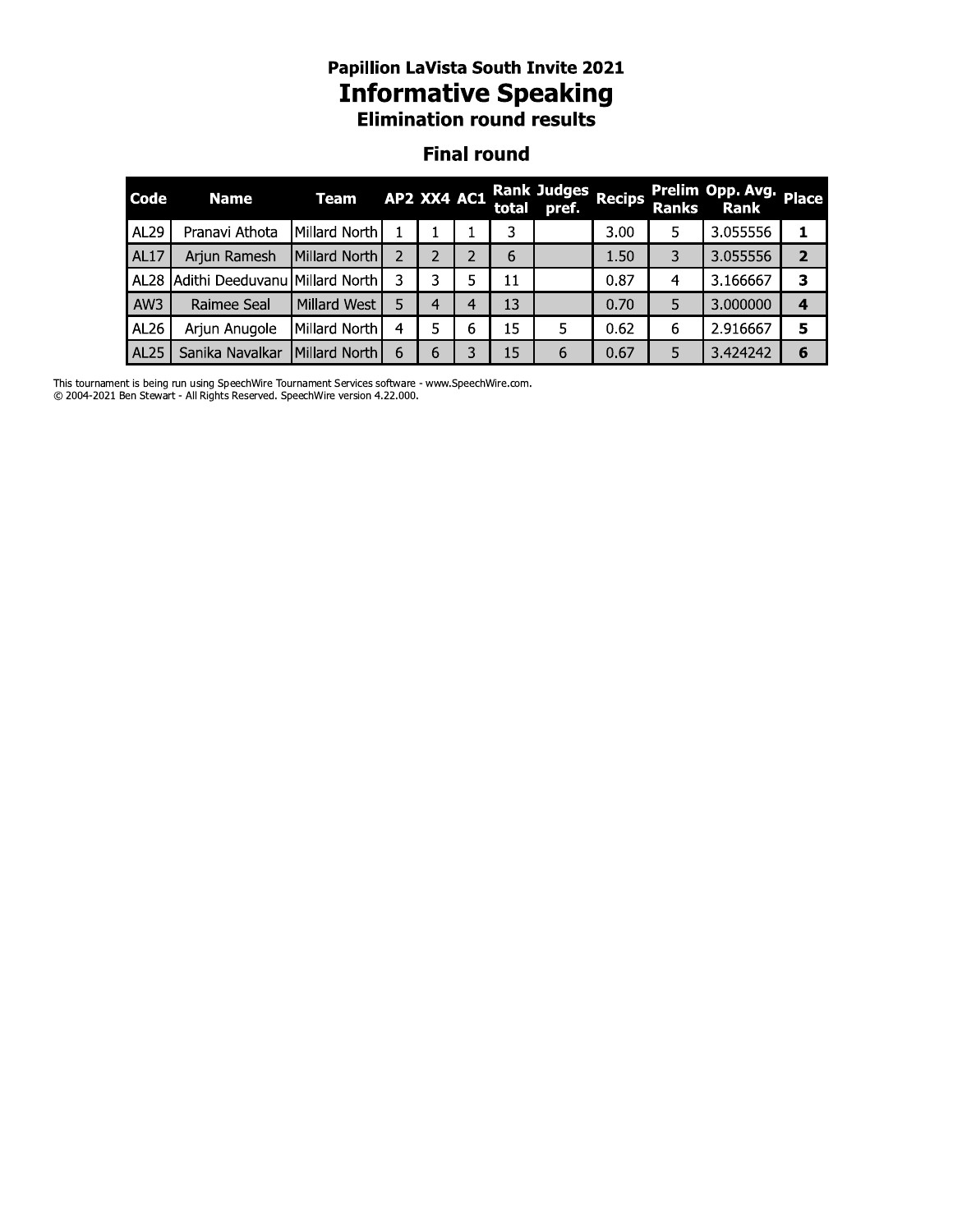#### Papillion Lavista South Invite 2021 Oral Interpretation of Poetry **Elimination round results**

#### Finai round

|                 | <b>Papillion LaVista South Invite 2021</b><br><b>Oral Interpretation of Poetry</b><br><b>Elimination round results</b><br><b>Final round</b> |                           |                |   |             |       |                             |               |              |                                       |                         |  |
|-----------------|----------------------------------------------------------------------------------------------------------------------------------------------|---------------------------|----------------|---|-------------|-------|-----------------------------|---------------|--------------|---------------------------------------|-------------------------|--|
| Code            | <b>Name</b>                                                                                                                                  | <b>Team</b>               |                |   | XX3 AS1 AK1 | total | <b>Rank Judges</b><br>pref. | <b>Recips</b> | <b>Ranks</b> | Prelim Opp. Avg. Place<br><b>Rank</b> |                         |  |
| AL <sub>2</sub> | Wendy Kanmogne                                                                                                                               | Millard North             |                |   |             | 3     |                             | 3.00          | 3            | 3.200000                              | 1                       |  |
| AH4             | Kylie Remm                                                                                                                                   | Douglas County West       | $\overline{2}$ | 2 | 4           | 8     |                             | 1.25          | 6            | 3.090909                              | $\overline{2}$          |  |
| AL37            | Anisha Patchipulusu                                                                                                                          | Millard North             | 6              | 3 | 2           | 11    |                             | 1.00          | 9            | 2.833333                              | 3                       |  |
| AJ4             | ReAnne Isom                                                                                                                                  | Lincoln North Star Speech | 3              | 4 | 6           | 13    |                             | 0.75          | 7            | 2.818182                              | $\overline{\mathbf{4}}$ |  |
| AC3             | Kaitlin Musch                                                                                                                                | Platteview High School    | 4              | 5 | 5           | 14    | 5.                          | 0.65          | 8            | 2.900000                              | 5                       |  |
| AL36            | Sofia Brummer                                                                                                                                | Millard North             | 5              | 6 | 3           | 14    | 6                           | 0.70          | 9            | 2.600000                              | 6                       |  |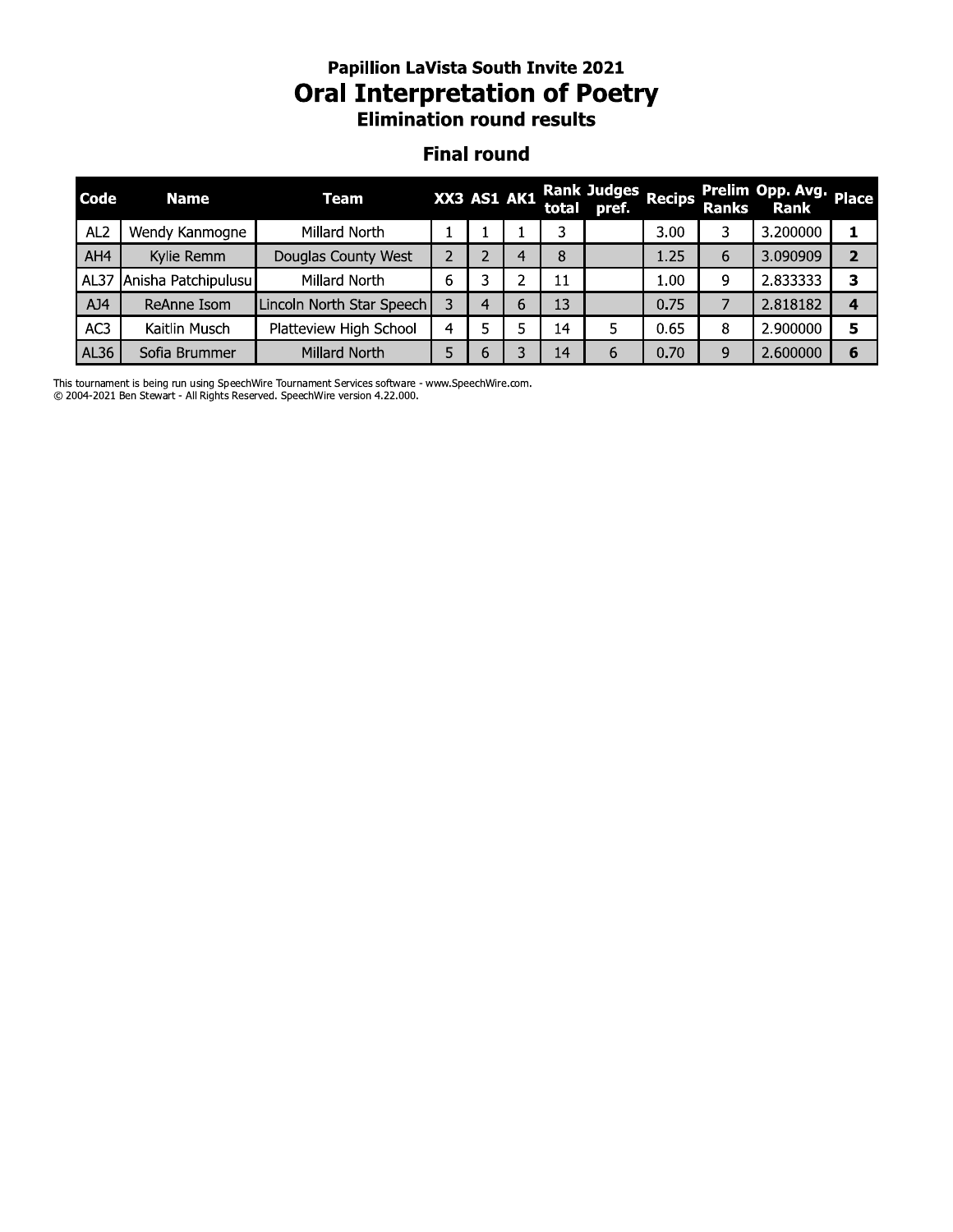# **Papillion LaVista South Invite 2021<br>Persuasive Speaking<br>Elimination round results**

#### **Final round**

| Code            | <b>Name</b>                         | Team                |   | AS4 AH1 AE1 |   |    | Rank Judges Recips<br>total pref. |      |   | Prelim Opp. Avg. Place<br>Ranks Rank |                         |
|-----------------|-------------------------------------|---------------------|---|-------------|---|----|-----------------------------------|------|---|--------------------------------------|-------------------------|
| AP <sub>1</sub> | Analise Erlbacher Papillion-LaVista |                     |   |             |   | 5  |                                   | 2.00 |   | 3.476190                             |                         |
| AK <sub>2</sub> | Eme Starbuck                        | Bellevue West       | 4 | 3           |   | 8  |                                   | 1.58 | 6 | 3.615385                             | $\overline{\mathbf{2}}$ |
| AL <sub>9</sub> | Archanaa Srinivas                   | Millard North       |   | 5           | 3 | 9  |                                   | 1.53 | 6 | 3.487179                             | 3                       |
| <b>AL15</b>     | Haiven Ashton                       | Millard North       | 5 | 4           | 4 | 13 | 4                                 | 0.70 | 6 | 3.051282                             | $\boldsymbol{4}$        |
| <b>AL14</b>     | Reema Guda                          | Millard North       | 6 | 2           |   | 13 | 5                                 | 0.87 | 3 | 3.888889                             | 5                       |
| AW <sub>6</sub> | Tvisha Agarwal                      | <b>Millard West</b> | 3 | 6           | 6 | 15 |                                   | 0.67 |   | 3.205128                             | 6                       |